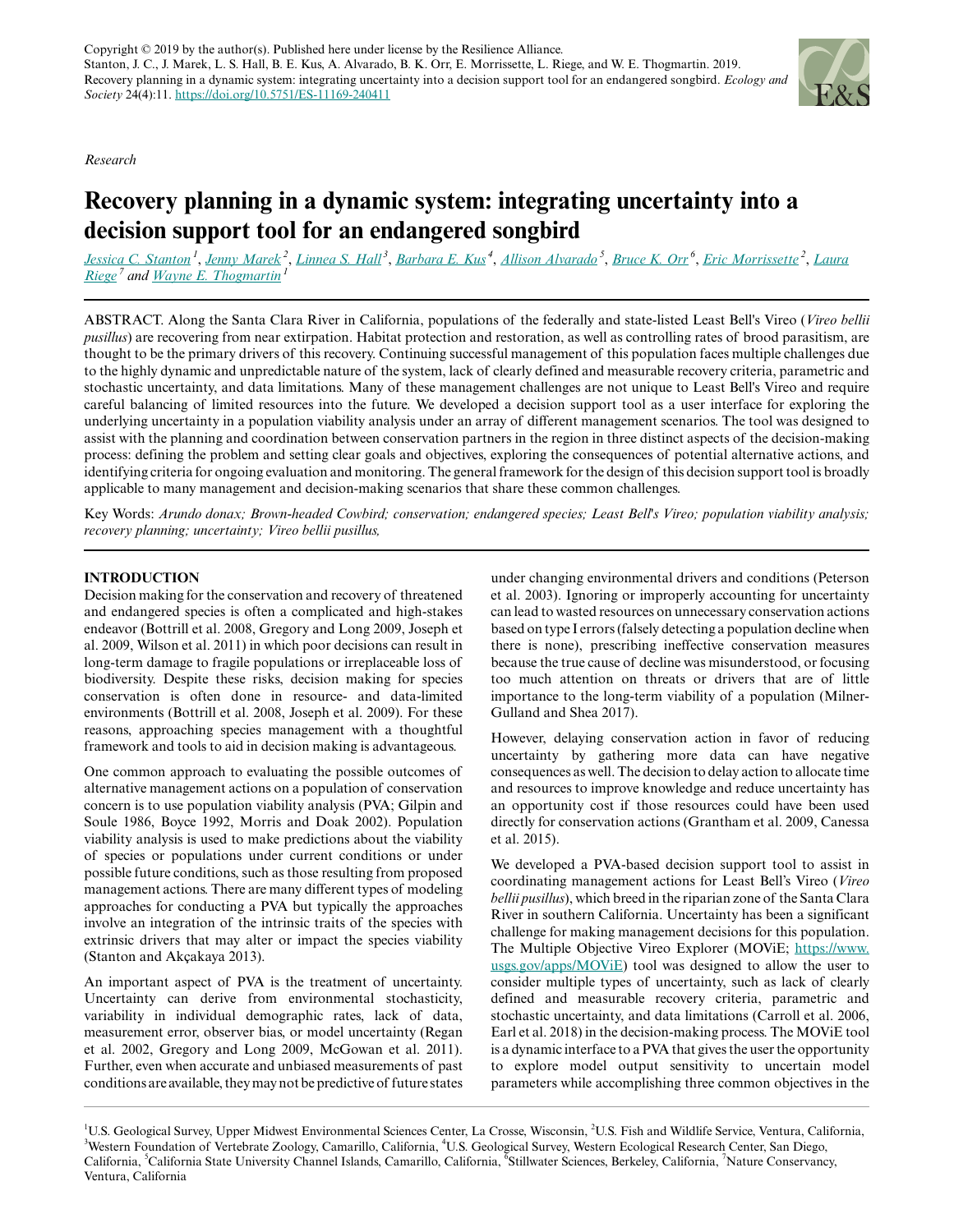consequences of alternative management actions, and identifying criteria for monitoring of action outcomes (see Box 1 for details). We aim to provide a useful template for others needing to make management decisions in the face of uncertainty. The MOViE

tool and the underlying PVA model were built for the management of a specific population. However, our approach provides a general framework for addressing challenges that are common to the management of many threatened and endangered species.

**Box 1:** 

### **Decision making with the Multiple Objective Vireo Explorer (MOViE) tool**

## **Defining measurable population goals**

Without clearly defined and measurable goals, it is difficult to make management decisions (Johnson et al. 2015). For species listed as threatened or endangered under the Endangered Species Act (ESA), recovery plans are required to contain measurable criteria that, when met, could initiate a review process to determine whether a species should be delisted or downlisted. In practice, however, even when recovery plans do contain quantifiable recovery criteria, they only rarely provide guidance on the amount or configuration of required habitat or probabilistic assessments of persistence over time (Neel et al. 2012). In addition, species recovery plans often lack measurable objectives clearly stipulating explicit spatial and temporal bounds for assessment (Himes Boor 2014). This deficiency can mean that management objectives at the scale of subpopulations can be difficult to interpret from the recovery plan.

The Least Bell's Vireo draft recovery plan stipulates that the Santa Clara River should support several hundred pairs in a selfsustaining population that could also serve as a source to bolster populations to the north in the Santa Ynez and Salinas Valleys of California, and for recolonization of extirpated populations in the Central Valley (U.S. Fish and Wildlife Service 1998). However, the plan does not specify a timeline for achievement of recovery goals nor minimum population thresholds that could signal the need for additional conservation efforts.

The MOViE tool, and the underlying population model and analysis, address this objective by exploring multiple possible model results analogous to measurable future population-level consequences such as mean population size, minimum population size, and population growth rate. The population model results are summarized in terms of the probability of meeting specified goals. The MOViE tool allows the user to explore these different population-level model results by selecting separate tabs along the top of the user interface. The MOViE tool also allows the user to explore model results at different threshold values that automatically update the probability values.

#### **Exploring alternative management actions**

The task for managing vireos on the Santa Clara River is deciding on the optimal balance between the restoration and maintenance

of habitat, and effort invested to control the impact of Brownheaded Cowbird (*Molothrus ater*) parasitism on vireo fecundity. Both habitat restoration and cowbird control have proven to be effective actions for the conservation of birds in general (Sutherland et al. 2018), as well as for the recovery of the Least Bell's Vireo (Kus 1998, 1999, Kus and Whitfield 2005). However, both activities are labor-intensive and financially costly.

The challenge is to find the right balance of activities to restore and maintain the population of Least Bell's Vireo with limited resources. However, uncertainty about many aspects of the habitat dynamics and life history of the vireos at this site has an impact on the ability to make precise predictions about effects of management on the population. Our approach was to simulate the population across broad ranges of parameter uncertainty. Model results are summarized by the probability that a given combination of management actions was likely to meet a stated management goal despite broad uncertainty.

The MOViE tool allows the user to explore parameter uncertainty for each combination of management actions by providing range sliders on most model parameters. The range sliders filter model results to user-specified ranges and automatically update the model summaries.

## **Evaluation and monitoring**

Deviations from the appropriate course of management action are inefficiencies that can cost time and resources. Setting up a monitoring regime specifically designed to address sources of uncertainty that are most likely to impede progress toward goals can help guide future management decisions (Keith et al. 2011). A monitoring plan may be constructed to proceed alongside management actions while learning about the system, thus paving the way toward development of an adaptive management program (Williams et al. 2009, Runge 2011, Conroy et al. 2011). Alternately, monitoring regimes might be established to act as a trigger to alert managers to potential problems and needed actions.

The Least Bell's Vireo could be considered a conservation-reliant species (sensu Goble et al. 2012) because current habitat management and cowbird control are expected to be necessary into the future. To understand the efficacy of those actions, ongoing monitoring would be beneficial.

The MOViE tool summarizes model results such that once the population goals and thresholds are determined, habitat restoration and fecundity (as achieved through cowbird control) can be used to provide the relevant insight necessary for shaping future monitoring actions around key uncertainties and information gaps, thus informing adaptation of management strategies through time.

## **METHODS**

#### **Study system: Least Bell's Vireo on the Santa Clara River**

Least Bell's Vireo, one of four subspecies of the more abundant and widespread Bell's Vireo (*Vireo bellii*), was once common in riparian corridors through much of California and northern Baja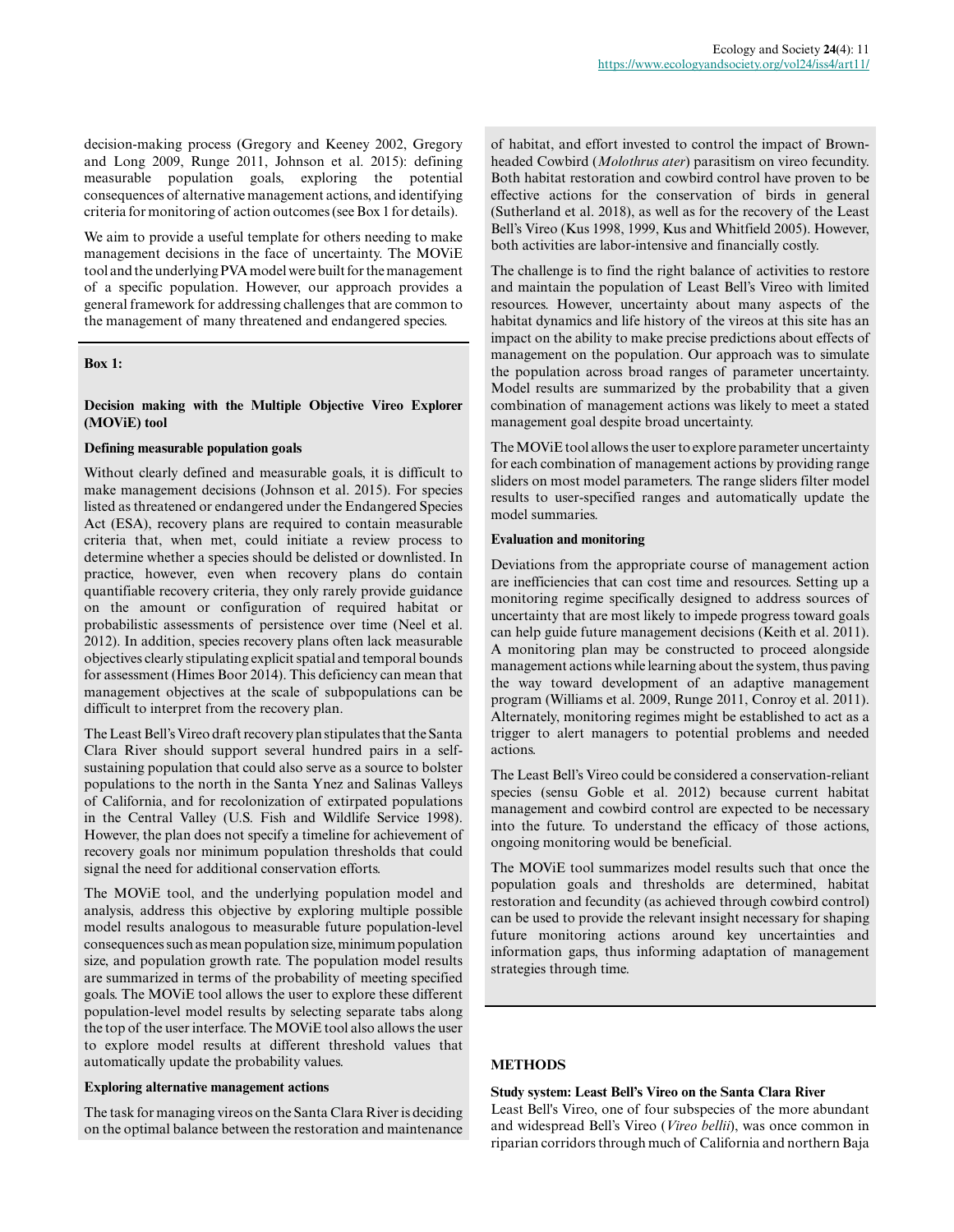California. The subspecies declined rapidly through the latter half of the twentieth century because of loss and degradation of habitat and the expanding range of the Brown-headed Cowbird (*Molothrus ater*), a brood parasite. The Least Bell's Vireo was listed as endangered by the State of California in 1980 and federally listed in the United States under the Endangered Species Act (ESA) in 1986. At the time of its listing under ESA, the subspecies was reduced to only a few hundred pairs in the southern portion of its former range and was nearly extirpated from riparian areas along the Santa Clara River, 1 of 14 subpopulation units identified for recovery (U.S. Fish and Wildlife Service 1998).

The riparian vegetation that the vireo depends on for nesting is highly dynamic. Least Bell's Vireo relies on early successional stands of native vegetation such as willow (*Salix* spp.) or mulefat (*Baccharis salicifolia*). The amount and quality of habitat at any given place or time depends on multiple factors such as the physical configuration of the river, timing and severity of flooding events and the degree of vegetative scouring in the streambed, vegetative succession, and native plant competition with invasive species (Downs et al. 2013, Parker et al. 2014). Significant habitat degradation has occurred through formation of dense stands of the nonnative perennial grass giant reed (*Arundo donax*) and further losses are possible with the recent arrival of the polyphagous shothole borer beetle (*Euwallacea* spp.), which transmits a pathogenic fungus that kills native host trees (Coffman et al. 2010, Umeda et al. 2016).

Since the late 1980s, when only a few pairs were documented in the Santa Clara River watershed in Ventura County (U.S. Fish and Wildlife Service 2006), Least Bell's Vireo has greatly expanded its distribution through the watershed, to the point that there are at least 250 breeding pairs documented for this location (L. Hall, *personal observation*). However, the total number of pairs along the entire watershed, as well as a full inventory of the potential amount of suitable habitat, is still unknown because not all potentially suitable areas have been surveyed.

A conceptual model describing the influence of extrinsic drivers on Least Bell's Vireo population dynamics was developed through regular conversations with a working group of experts with specialized knowledge of the subspecies and/or region (the authors except JCS and WET). The process of developing conceptual models can be a useful exercise in the decision-making process because they can help illustrate how life history parameters relate to environmental conditions (Smith et al. 2018). The conceptual model sought to include the key processes driving the dynamics of both the habitat quality and quantity in terms of vegetation cover as well as factors with direct impacts on vireo population growth such as brood parasitism by Brown-headed Cowbirds (Fig. 1). We presented the conceptual model to a broader group of managers in the region for their input and feedback at a one-day workshop in November 2016.

#### **Population viability analysis (PVA) development and approach to uncertainty**

While attempting to parameterize the conceptual model into a simulation model for use in a PVA, it was determined that many of the factors and drivers in the conceptual model were either not tractable or not supportable with sufficient data. For example, we have data on the historical frequency and severity of scouring events on the river but lack predictive models of how that might

change in the future with climate variability. Also absent is an ability to quantify the interaction of native vegetation with giant reed establishment, particularly following significant flooding events, and how that translates to the number of breeding pairs of vireos the habitat can support. In addition, we also lack the ability to directly parameterize how cowbird control efforts affect rates of nest parasitism and, in turn, fecundity rates.

**Fig. 1**. Conceptual model of Least Bell's Vireo population on the Santa Clara River. Arrows signify interactions, processes, and/or feedbacks between system elements that would be parameterized in a full system model. Solid arrows indicate parameters that are either well understood (or currently measured) such that if the element in the arrow origin was suitably estimated, the effect on the terminal element should be estimable. Dashed arrows indicate interactions that are either theoretical or more difficult to estimate at present.



Lacking the data to fully parameterize many of the relationships outlined in the conceptual model (Fig. 1), we constructed a simplified population growth model (Fig. 2) that became the basis for the PVA model. This approach captured the essential dynamics of the system by collapsing some of the fine-grained processes into coarse-grained parameters with correspondingly wider uncertainty bounds (Fig. 2). This reduced model approach has been used previously for assessing the current and long-term viability of populations (McGowan et al. 2017, Smith et al. 2018). Because of the wide uncertainty parameters incorporated for each management scenario, the model does not yield precise predictions about future vireo populations or the predicted amount or configuration of habitat at any specific location or property along the river; rather, the population model structure is designed to estimate the probability that specific management goals will be achieved under a given set of potential management actions (McGowan et al. 2014) and given parameter uncertainty. In this way, decision makers can evaluate one course of action relative to other courses of action (or inaction) without requiring the model to produce precise predictions of future conditions (Cook and Robinson 2017).

To account for both parameter uncertainty and irreducible uncertainty in the form of environmental stochasticity, we used a framework similar to McGowan et al. (2011, 2017) by constructing the model with three distinct levels. The top level is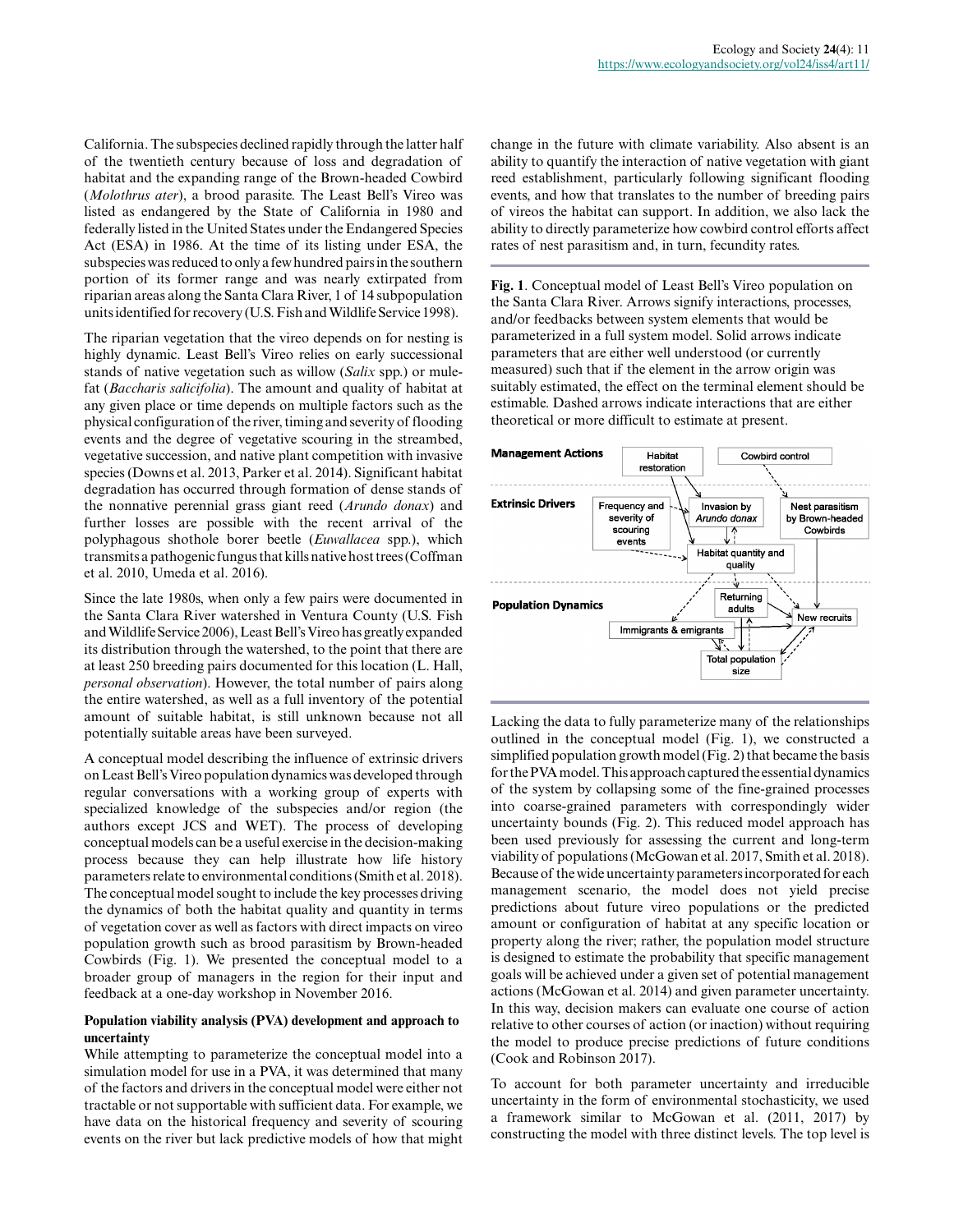the replication loop that takes a single draw from each parameter distribution to create a set of parameters to simulate through time. The replication loop accounts for the parameter uncertainty by sampling across the range of uncertainty for each model parameter. The next level is the management loop that repeats each set of parameters from the replication loop over every combination of six potential habitat management scenarios and six levels of cowbird removal effort. This arrangement is similar to the matched runs of Cook and Robinson (2017) or the paired comparisons of Aiello-Lammens and Akçakaya (2017). Finally, in the time-step loop, the scenario is simulated through time with environmental stochasticity (year-to-year variability) using the parameter set and management scenario conditions from the upper-level loops.

**Fig. 2**. Schematic of simplified population growth model. See text for model details and parameter descriptions.



The order of the replication loop and the management loop could theoretically be reversed. We chose to draw the parameter sample sets first and replicate over the management scenarios in an inner loop to be assured that the differences in model outcome between management scenarios were due solely to differences in the management parameters and not because of differences in random draws from the parameter distributions.

### **Habitat model**

We simulated the available habitat along the Santa Clara River in terms of the theoretical carrying capacity tracked as the potential maximum number of breeding pairs the system could support in each model year.

We divided the river into a series of management units, each composed of one or more spatially adjacent properties, which either are currently managed or are being considered for future management to restore or maintain Least Bell's Vireo habitat. We conducted a spatial assessment of each property, as well as reviewed current data on the number of pairs observed nesting on several of the properties (Appendix 1, Table A1.1). We used this information to estimate the current availability of suitable vegetation as well as the potential maximum carrying capacity each property might achieve given active management for vireo habitat. We divided the river into six management units as well as an unmanaged unit composed of all the remaining area on the river not contained within a management unit, but which nonetheless may contain vegetation suitable for nesting vireos.

The total carrying capacity of the model at each timestep was determined by summing the carrying capacity across the six management units and the remaining unmanaged area. The carrying capacity within each management unit at each timestep was determined by the parameter set coming from the replication loop as well as the parameters of the habitat management scenario being simulated.

Frequency and severity of scouring events were parameterized (Table 1) using an analysis of vegetation cover following major flooding events on the Santa Clara River dating back to the 1930s (Stillwater Sciences 2007). This analysis provided insight on changes to riparian vegetation in general along the Santa Clara River, but may not proportionally translate to changes in the total carrying capacity of Least Bell's Vireo; however, this vegetationcover analysis represented our best current understanding of vegetation dynamics due to stochastic river flow events. We randomly assigned each simulation year to follow one of three river flow categories (Table 1) such that the probability of being in each category was proportional to the probability of that flow type event. Once the flow category was determined for a simulation year, the vegetation impact was sampled from a uniform distribution defined by the upper and lower bounds for that river flow category (Table 1). The Stillwater Sciences (2007) report provided insights on the impact of moderate to severe flooding events but did not allow for the parameterization of the typical variation in riparian vegetation under more common (low/ no scour) years. The upper and lower bounds for the low/no scour scenario were set through consultation with the expert working group based on patterns of annual loss resulting from normal scouring in a typical year as well as invasion by giant reed and habitat gains through natural succession following scouring events.

**Table 1**. Parameters for stochastic flood regime scenarios used in the model to parameterize dynamic habitat availability and carrying capacity.

| category       | occurrence | Annual river flow Probability of Impact range on total carrying<br>capacity |
|----------------|------------|-----------------------------------------------------------------------------|
| low/no scour   | 0.85       | $5\%$ reduction to $5\%$ increase                                           |
| moderate scour | 0.10       | $0\%$ to 10% reduction                                                      |
| heavy scour    | 0.05       | $10\%$ to 35% reduction                                                     |

The flooding and scouring scenarios were parameterized to simulate the extrinsic forces determining the amount of suitable habitat available on the river in the absence of active management for Least Bell's Vireos. We parameterized habitat loss from moderate to severe scouring to take precedence over habitatmanagement activities. This meant that when the simulation year river-flow category model indicated a moderate to severe scour, the trend in all managed and unmanaged units followed the trend for that river-flow category impact regardless of the management unit and habitat management scenarios. Additional details on the habitat model are available in Appendix 1.

#### **Management actions**

To simulate Brown-headed Cowbird management, we generated scenarios exploring the impact of parasitism on Least Bell's Vireo fecundity (i.e., seasonal productivity per adult). Although other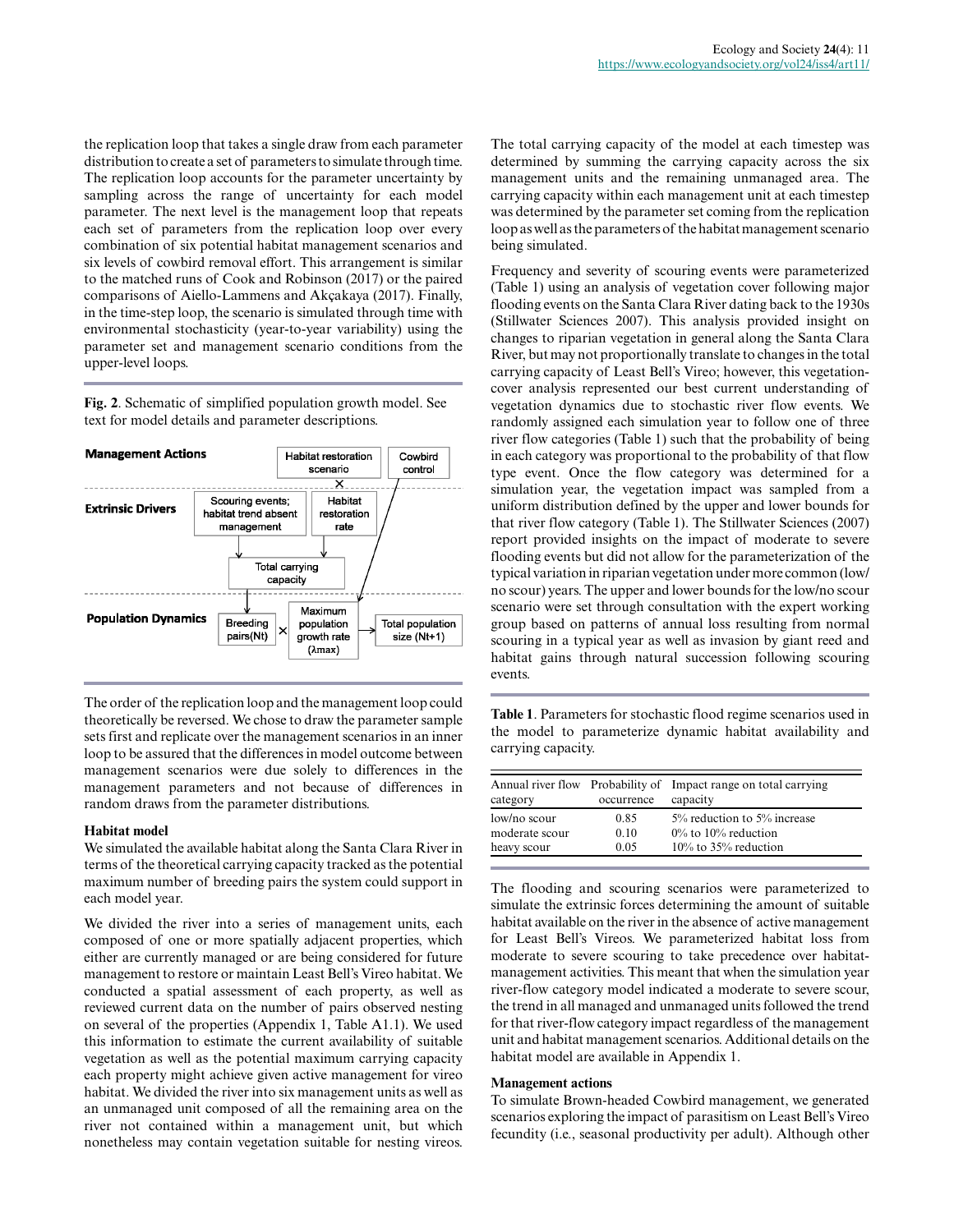| Management unit | Proportion of initial<br>carrying capacity | Proportion of<br>maximum carrying<br>capacity | Unit in scenario      |                       |                       |              |        |
|-----------------|--------------------------------------------|-----------------------------------------------|-----------------------|-----------------------|-----------------------|--------------|--------|
|                 |                                            |                                               | $\frac{1}{4}$ managed | $\frac{1}{2}$ managed | $\frac{3}{4}$ managed | Walk<br>away | Flood  |
|                 | 0.14                                       | 0.10                                          | $\ast$                | $\ast$                | *                     | $\ast$       | $\ast$ |
|                 | 0.08                                       | 0.13                                          |                       | $\ast$                |                       | $\ast$       | *      |
|                 | 0.08                                       | 0.10                                          |                       |                       |                       | $\ast$       | $\ast$ |
| 4               | 0.01                                       | 0.02                                          |                       |                       |                       | $\ast$       | *      |
|                 | 0.05                                       | 0.12                                          |                       | $\ast$                |                       | $*$          | $\ast$ |
| 6               | 0.11                                       | 0.28                                          |                       |                       |                       | $\ast$       | $\ast$ |
| unmanaged       | 0.53                                       | 0.25                                          |                       |                       |                       |              |        |

**Table 2**. Parameters for habitat management scenarios. In addition to these five scenarios, we also ran a scenario with no habitat management for comparison.

factors such as predation influence fecundity, cowbird parasitism is the primary determinant of seasonal productivity of Least Bell's Vireo (Kus and Whitfield 2005) and is amenable and responsive to management. To simulate cowbird control, we added a scalar adjustment to the fecundity value in the life stage population matrix and recalculated the population growth rate as the dominant eigenvector of the matrix. We simulated six levels of Brown-headed Cowbird impact at each of the following multipliers on fecundity: 0.1, 0.2, 0.4, 0.6, 0.8, and 1.0, where a level of 1.0 indicated full control of Brown-headed Cowbirds resulting in no reduction in vireo fecundity, and a level of 0.1 indicated a 90% reduction in fecundity associated with little or no cowbird control (i.e., a very high parasitism rate; Fig. 3). During model construction, data were not sufficient to parameterize explicit links between a given amount of Brownheaded Cowbird control effort (e.g., number of traps operated) and a subsequent reduction in parasitism rates and/or vireo fecundity. Therefore, our approach did not result in a model that can predict how a specific cowbird management program (e.g., specific placement or density of Brown-headed Cowbird traps, when and how long to activate the traps) would influence population outcomes. However, it does allow managers to establish observable monitoring goals in terms of minimum vireo fecundity levels and use that information to refine the particulars of the cowbird control effort to achieve those goals.

To simulate habitat restoration, we parameterized the actions as directly influencing the carrying capacity. We first drew a random restoration rate from a uniform distribution ranging from 1.5 to 15 pairs/year. The restoration rate signified the maximum rate at which additional carrying capacity could be added to the area within a management unit depending on whether the scenario being simulated included that unit. The carrying capacity at each managed unit increased at the restoration rate unless the management program ended, the maximum carrying capacity for that unit was reached, or there was a scouring event (moderate or heavy scour) that reduced the carrying capacity. If a management program was not active in a management unit, we simulated the carrying capacity at that unit as an unmanaged unit (i.e., followed the trajectory prescribed by the stochastic river flow described in Table 1).

The initial carrying capacities at each individual management unit were determined based on the total carrying capacity at the initiation of the simulation (determined by the parameter draws of the replication loop) and the proportion of that total apportioned to each unit, as in Table 2. The maximum carrying capacities of each unit were similarly apportioned.

Fig. 3. Frequency distributions of model fecundity values under different levels of simulated Brown-headed Cowbird impact. A cowbird control level of 1.0 indicates full control of cowbird parasitism and no impact on fecundity. A cowbird control level of 0.1 indicates extremely high levels of Brown-headed Cowbird parasitism and a heavy impact on Least Bell's Vireo fecundity.



We simulated five scenarios to signify different strategies for habitat restoration and management along the river based on different treatment of the management units. The parameters for each management unit under each scenario are outlined in Table 2. The first three scenarios simulated management on units that comprised approximately  $\frac{1}{4}$ ,  $\frac{1}{2}$ , or  $\frac{3}{4}$  of the total riparian habitat area available, respectively. In each of these management scenarios, the carrying capacities would either increase at the restoration rate each year or be reduced by a scouring event until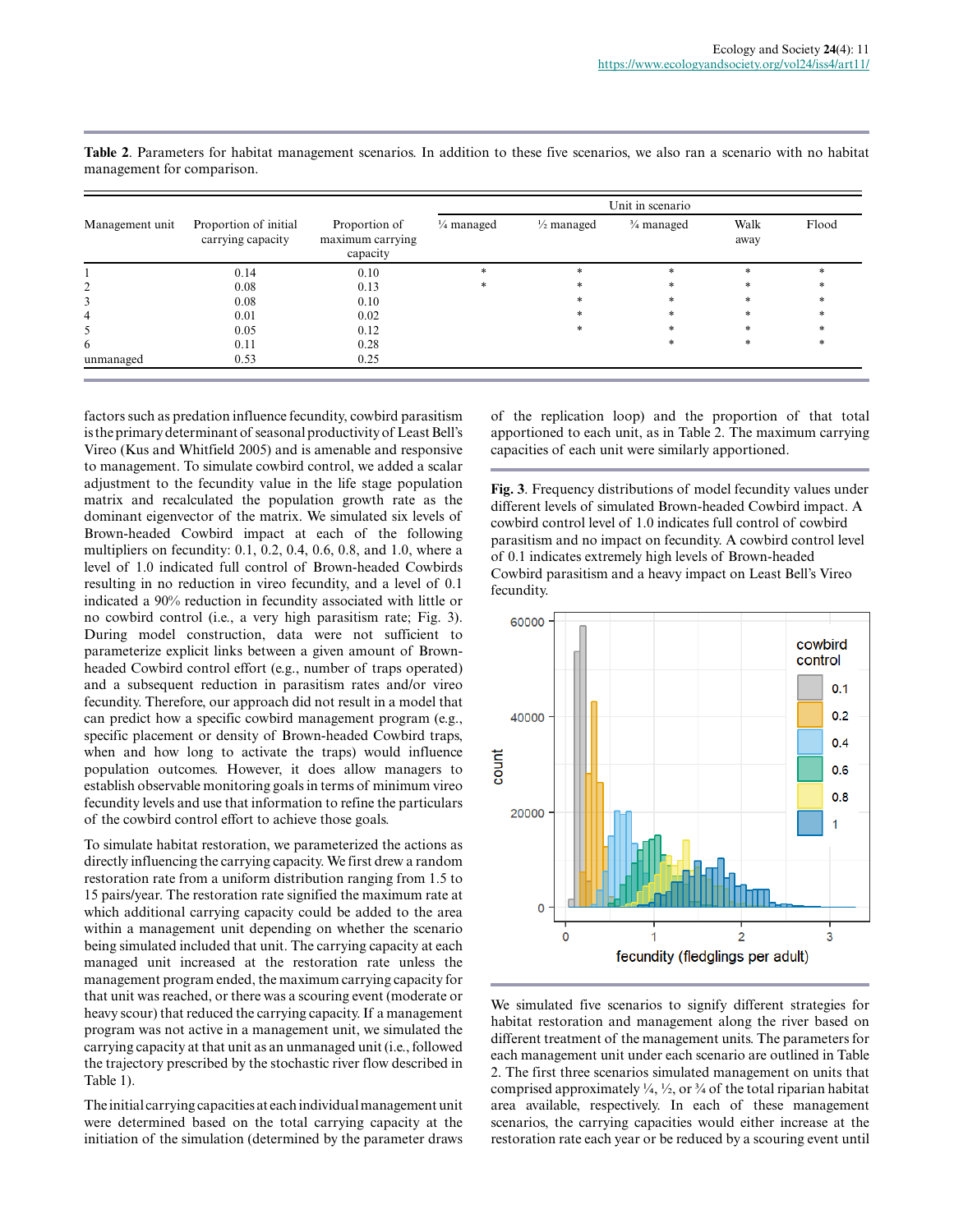the maximum carrying capacities for the units were reached. Once the maximum carrying capacity was reached on a managed unit, it would be maintained at that level unless it was reduced by a scouring event.

We also simulated a scenario called "walk-away," which was similar to the <sup>3</sup>/<sub>4</sub>-area managed scenario except that as soon as the total carrying capacity of the system reached 70% of the maximum carrying capacity, active restoration ceased, and all management units reverted back to an unmanaged state. This scenario represented the real possibility that restoration could not be fully concluded or sustained because of a lack of continued financing for restoration. In the "flood" scenario, it was assumed that the natural scouring that occurs during a flood could be taken advantage of to restore vegetation suitable for vireos. Under this scenario, all management units were treated as unmanaged until a stochastic heavy flood occurred. Once a significant scouring event occurred, the scoured area available for restoration was determined by the size of the event. From that point, restoration would proceed at the restoration rate until the carrying capacity proportional to the amount scoured was reached. Under this scenario, restoration could proceed on any of the numbered management units. For comparison, we also considered a scenario with no habitat management in which all management units were treated as unmanaged for the duration of the simulation.

#### **Population model**

Once the trajectory of total carrying capacity was determined based on the scouring events and habitat management scenario, we simulated the population size through time based on a simple scalar population model, tracking the total number of pairs of Least Bell's Vireos. Scalar population models have been shown to be sufficient for providing unbiased estimates of population trends (Rueda-Cediel et al. 2015, 2018). During the replication loop, we drew a set of fecundity and survival values to generate a two-stage matrix (see Appendix 1 for details). This matrix was modified by the cowbird control scenario during the management loop, and the modified matrix was used to estimate the population growth rate for the scalar models by calculating the dominant eigenvalue.

#### **Sensitivity analysis**

We analyzed the sensitivity of model results to parameter uncertainty through boosted regression tree analysis. This approach allows for assessing the impact of individual model parameters on model results while also allowing for interactions between model parameters (Elith et al. 2008) without having to specify interaction terms a priori as one would in a linear regression model. For the sensitivity analysis, we were primarily interested in the impact of uncertainty of the parameters in the replication loop on model results that would be relevant for management decisions. For that reason, we held management actions constant by filtering model results to those in which fecundity was between 1.0 and 1.5 and habitat management was under the ½ area managed scenario. We conducted separate boosted regression tree analyses for separate model response variables: mean number of pairs over the duration of the simulation, minimum number of pairs at any point during the simulation, number of pairs in simulation year 50, and the geometric mean of year-to-year change in number of pairs. The boosted regression tree analyses were conducted in R (R Core

Team 2018) using the gbm and dismo packages (Hijmans et al. 2017, Ridgeway 2017).

#### **MOViE tool**

We designed the MOViE tool to provide a user interface for exploring the population-model output and to facilitate decision making (see Box 1). The MOViE tool displays a table of management action scenarios and the probabilities of achieving specific threshold-level management goals under each scenario. Parameter uncertainty ranges are made explicit and adjustable whereas the model output instantaneously updates. This creates an interactive sensitivity analysis without the need to run and analyze additional model simulations. The decision support tool also allows users the flexibility to modify management goal thresholds.

The MOViE tool presents a series of tables showing the proportion of model replications in which a specified management goal (e.g., mean population size  $>$  = 200 pairs) was achieved. The tables are arranged to explore the probability of each goal being met under different management scenarios.

The tool was implemented using the Shiny package in R (Chang et al. 2018). Shiny provides a translator to create interactive web applications based on R code. The R scripts for implementing the MOViE tool are available at [https://doi.org/10.5066/P9VNZI1W.](https://doi.org/10.5066/P9VNZI1W)

## **RESULTS**

#### **Management actions**

The simulated impact of Brown-headed Cowbird control had a large effect on model outcome. Considering fecundity as a driver of the population's ability to fill the available habitat measured as the ratio of the mean number of pairs to mean carrying capacity, the response showed marked increase around a fecundity value of  $\sim$ 1 fledglings per adult (Fig. 4). Models with fecundity values less than 1.0 had a mean ratio value of 0.14 (95% CI: 0.01-0.89) whereas models with fecundity values greater than or equal to 1.0 had a mean ratio of 0.71 (95% CI: 0.06-0.99).

**Fig. 4**. Effect of Least Bell's Vireo fecundity (fledglings per adult; postcowbird control) on ratio of mean population size, number (N) of pairs, to mean carrying capacity (K).

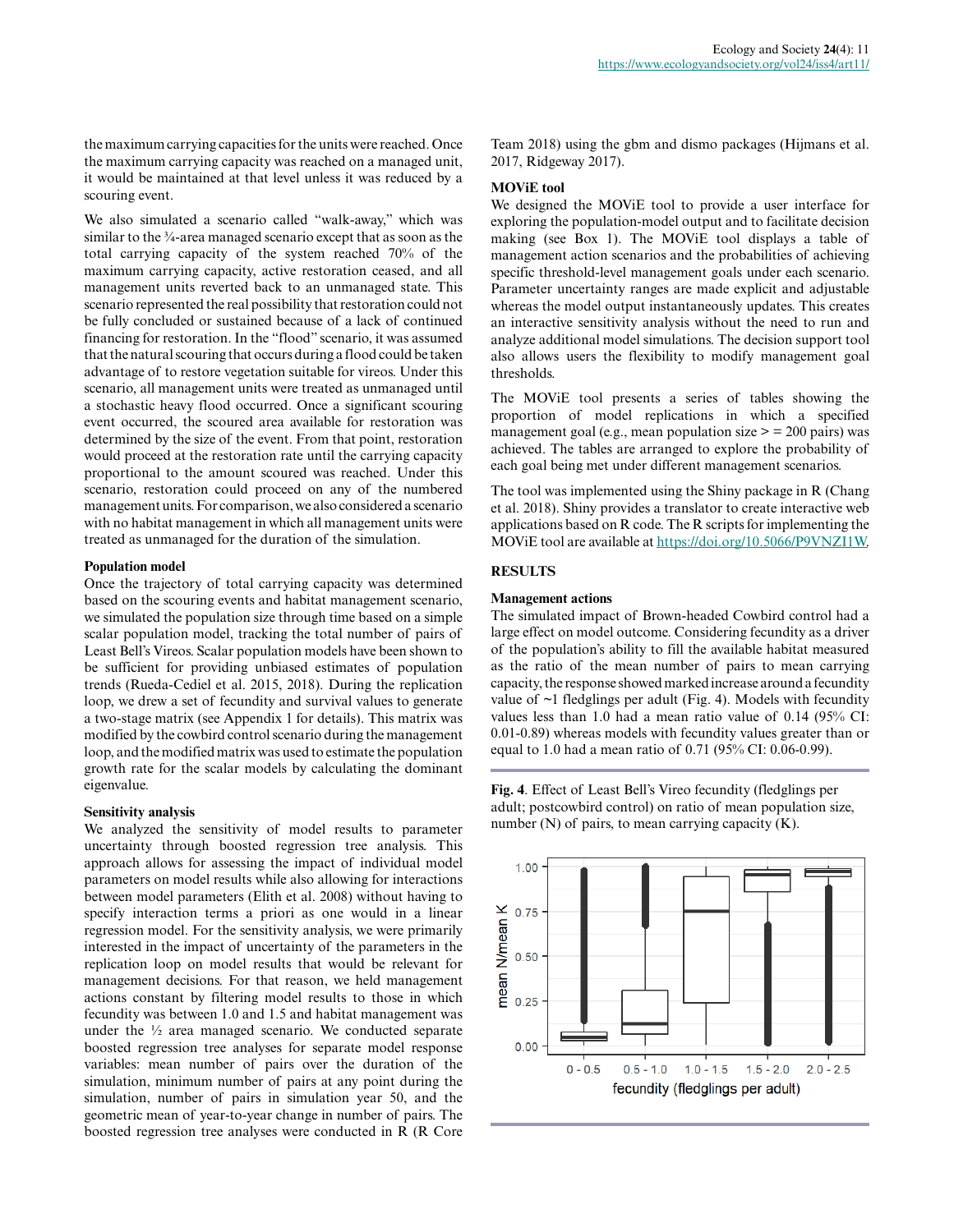

**Fig. 5**. Mean number of breeding pairs over the duration of the simulation. Results are summarized under the full range of parameter uncertainty for six potential habitat management scenarios. Results are grouped by fecundity ranges achieved after simulated impact from Brown-headed Cowbird brood parasitism.

Other model results showed similar responses to cowbird control. For example, holding the effect of habitat restoration constant at the ½-area managed restoration scenario, the mean number of pairs over the duration of the study varied depending on the postcowbird control fecundity value (Fig. 5), showing large increases when fecundity values were  $\geq 1.0$  but fewer gains as fecundity values exceeded 1.5. When fecundity was < 1.0 fledglings per adult, the expected mean number of pairs was 42 (95% CI: 9-686). When fecundity was  $\geq$  1.0, the expected mean number of pairs was more than an order of magnitude greater at 596 (95% CI: 39-1142). Similar patterns were observed for other summarized model results predicting minimum population size, future population size, and population growth rate (Appendix 2).

The total additions to carrying capacity varied by habitat restoration scenario, with the most habitat added under the  $\frac{3}{4}$ area managed scenario followed by the walk-away scenario (Fig. 6). The marginal effect of habitat restoration on model results can be measured by holding cowbird control constant over a narrow band of fecundity values. Over a range of fecundity values from 1.0-1.5, the mean number of vireo pairs over the duration of the study was consistent with the amount of total habitat restored under each habitat scenario (Fig. 5). Within this range of fecundity values, the expected mean number of pairs was 232 (95% CI: 32-744) for the none scenario, 356 (95% CI: 32-885) for the 1/4 area managed scenario, 450 (95% CI: 31-1097) for the 1/2 area managed scenario, 486 (95% CI: 32-1272) for the 3/4 area managed scenario, 484 (95% CI: 32-1253) for the walk-away scenario, and 331 (95% CI: 32-923) for the flood scenario. Similar patterns were observed for other summarized model results (Appendix 2).

#### **Sensitivity analysis**

Filtering the total number of model replicates (720,000) to only those with fecundity between 1.0 and 1.5, and habitat management under the ½-area managed scenario, resulted in a total of 28,476 replicates to include in the boosted regression tree analysis.

**Fig. 6**. Cumulative habitat added to the carrying capacity (measured in number of pairs) over the duration of model simulations under the different habitat management scenarios.

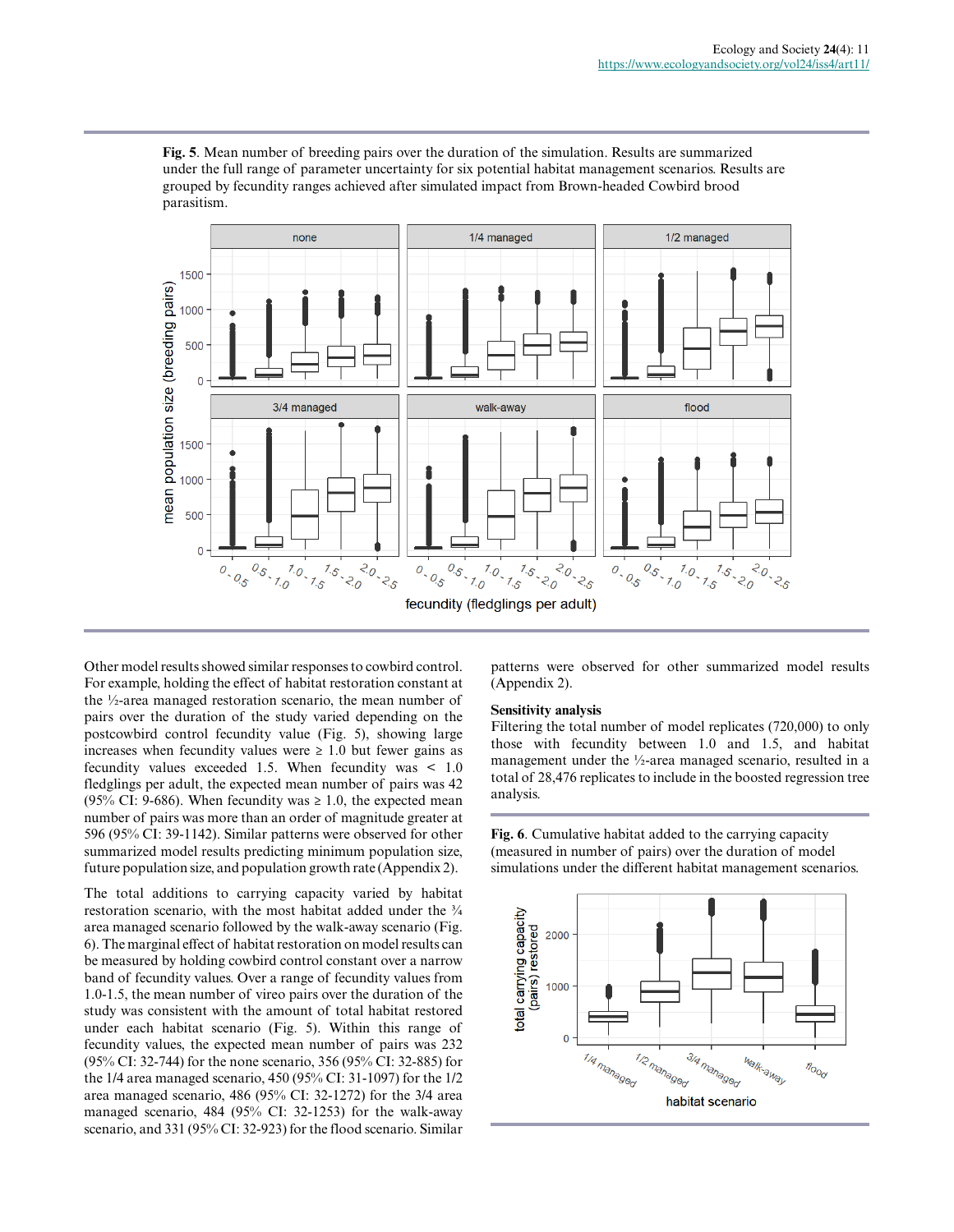

**Fig. 7**. Summary of boosted regression tree analysis of parameter uncertainty on model results. Bar lengths show the relative influence of parameter on model result of interest. All analyses were conducted on a subset of 28,476 model replicates out of the total 720,000 replicates. Separate analyses were conducted for each model result that was analyzed.

Both adult and juvenile survival explained large portions of the variation across all model results (Fig. 7). Both mean and minimum population sizes were sensitive to the initial number of pairs whereas the final population size and the mean growth rate were only mildly influenced by this parameter. The habitat restoration rate explained a small amount of variance in the mean population size and the final population size. Final population size was slightly sensitive to the two parameters related to flooding (number of floods, mean flood impact). The remaining parameter uncertainties had minimal influence on model results of interest (Fig. 7).

## **MOViE tool**

The final design of the MOViE tool [\(https://www.usgs.gov/apps/](https://www.usgs.gov/apps/MOViE) [MOViE](https://www.usgs.gov/apps/MOViE)) included several features that were modified from earlier prototype versions based on iterative feedback and modifications between the expert working group and the modeling team. For example, the experts working on this subspecies typically measure population recruitment in terms of fledglings per pair rather than per adult. To make the tool maximally user friendly to our intended audience, we converted the fecundity parameter from the model for display in the tool.

The final design of the decision support tool includes the following tabs: (1) an informational page that gives some background information on this project as well as instructions on how to use the tool, (2) a quality check tab that summarizes the total number of model iterations for each scenario, and (3) four model summary result tabs: mean population size, minimum population size, population size in the final simulation year, and the mean population growth rate.

## **DISCUSSION**

Decision making in the face of uncertainty is often paralyzed by an unclear understanding of the probability of occurrence of some outcome of interest or the magnitude of its consequence. Conversely, when decisions are made in the face of this uncertainty, the risk of adverse outcomes is often poorly understood. Previous efforts in developing decision-support tools in uncertain environments for endangered species focused largely on imperilment determination. Numerous statistical models, tools, and programmatic assessment criteria exist for determining the magnitude and timing of risk faced by imperiled species (e.g., Carter et al. 2000, IUCN 2012, Crimmins et al. 2015, Semmens et al. 2016, Stanton et al. 2016). A wide array of tools identify key demographic and habitat parameters associated with species extinction risk (e.g., Erickson et al. 2014). Another important area of tool development has focused on optimal resource allocation under defined sets of constraints (Converse et al. 2011, Gerber et al. 2018). A novel development of the MOViE tool is that it provides conjoint decision insight in the face of uncertainty among and across each of these areas.

The MOViE tool was designed to be used by federal, state, and nongovernmental agencies and organizations to inform Least Bell's Vireo management and recovery on the Santa Clara River. The U.S. Fish and Wildlife Service, which commissioned this tool, requested it as part of a strategic habitat conservation approach (NEAT 2006) to reviewing the status of the Least Bell's Vireo. The process of building the conceptual model (Fig. 1), the PVA model, and the tool has generated discussion on what might be appropriate quantitative management and recovery goals for this population, something that had not previously been clearly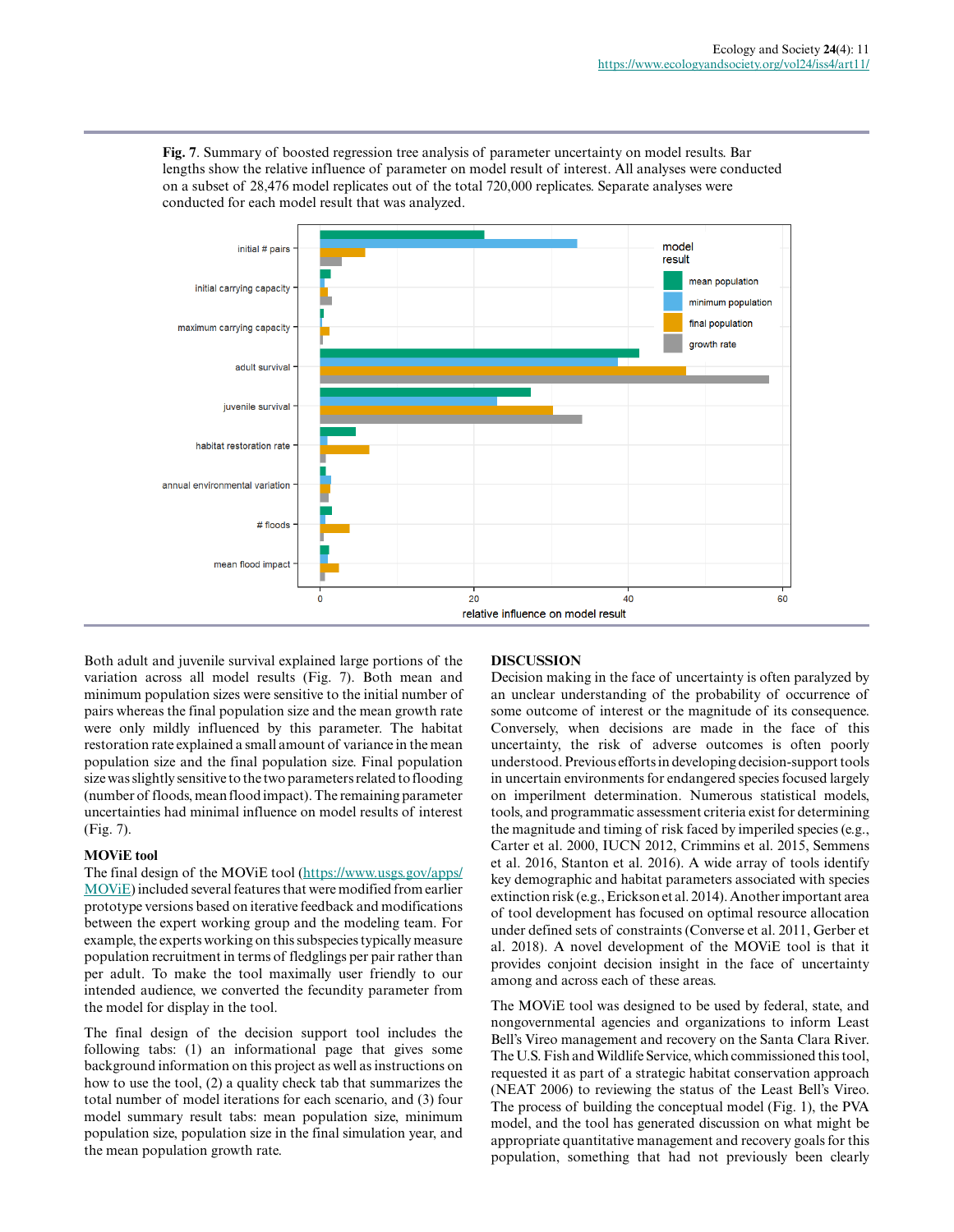articulated. The process has also lent insight into how the balance of cowbird control and habitat restoration might interact in the probability of achieving those goals.

An important design feature of the MOViE tool is presenting probabilistic results over a range of potential management scenarios. Because the tool summarizes the model in terms of probabilities of successfully meeting quantitative goals, it facilitates dialogue regarding the level of acceptable risk to the population. Whenever decisions are made in which outcomes cannot be guaranteed, the level of acceptable risk is subject to the risk attitudes of the decision makers. Models can aid in illustrating the differences in risk between alternative actions and can enable frank discussions about risk, but models cannot by themselves resolve what amount is considered acceptable (Cook and Robinson 2017). There will always be other considerations beyond species-specific risk that will weigh into decisions, such as cost and competing interests for land or resources (Rose 2015). For the vireo, finding an efficient way to allocate available resources will mean finding a balance between habitat restoration and efforts to control Brown-headed Cowbird parasitism.

The simulated impact of Brown-headed Cowbird parasitism had a large effect on the population. These results were not surprising given that Brown-headed Cowbird parasitism has long been known to detrimentally have an impact on native passerine hosts in the United States (Elliott 1978, Smith 1981, Brittingham and Temple 1983), including Least Bell's Vireo (Kus 1999). Cowbird control has been used since at least the 1970s to lessen these impacts (DeCapita 2000, Kus and Whitfield 2005). However, the model results also indicate that it is unnecessary to strive for total elimination of Brown-headed Cowbird parasitism of Least Bell's Vireo nests to achieve and maintain management goals. In the simulated system, fecundity values  $> 1.0$  fledglings per adult substantially increased population size relative to fecundity below 1.0, but above this threshold, further increases in fecundity added little to improve model outcomes. This flexibility could have great significance for managers of vireos, as well as other endangered songbirds, because it indicates that an adaptive approach to cowbird control that maintains fecundity above a target level can achieve recovery goals. Our model results support previous conclusions that the total removal of Brown-headed Cowbirds from vireo nesting areas is neither a practical nor necessary goal for the long-term recovery of Least Bell's Vireo (Kus and Whitfield 2005, Peer et al. 2005).

In our simulations, cowbird control influenced not only fecundity but also the response of the vireo population to habitat restoration. Although overall population sizes were larger as restoration increased from  $\frac{1}{4}$  to  $\frac{3}{4}$  of the river being managed, no level of restoration yielded population growth sufficient for recovery when vireo fecundity was below 1.0 fledglings per adult. Visualizing the effects of cowbird control on fecundity and restoration simultaneously allows managers to identify the appropriate combinations of cowbird control and restoration to achieve desired population outcomes.

Finally, the tool also was designed to assist in identifying the most important factors impacting the population and to aid in establishing a plan for future monitoring and data collection. Having adjustable bounds on model parameters allows users to explore how those parameters have an impact on the model results

and conclusions. This identification of influential parameters can help guide future research by indicating where having more precise parameter estimates would likely improve the robustness of future population models or analyses. For example, we found that both juvenile and adult survival rates explained large portions of the variation across all model results (Fig. 7). Population models are frequently sensitive to survival and productivity estimates (Anders and Marshall 2005), yet these parameters are often the least available, or at least the most uncertain, in studies of wildlife species. Obtaining accurate, population-specific estimates of survival rates can be prohibitively labor-intensive and require several years of data collection on large numbers of marked individuals over large areas. This is particularly true for juveniles of species like Least Bell's Vireo, which typically disperse away from the natal area, confounding attempts to distinguish mortality from dispersal (Anders and Marshall 2005). However, refinement of these estimates, and a better understanding of the factors influencing them, is critical to improving projections of population outcomes and the management needed to achieve them.

The sensitivity of our model results to adult and juvenile survival rates as well as the importance of fecundity highlight the value of ongoing monitoring and the importance of revisiting and revising population models and subsequent management decisions when additional data are available (Beissinger and Westphal 1998). Additional variables were influential, for example, we found that projected mean and minimum population sizes were sensitive to the initial number of pairs, again serving to emphasize the importance of continued assessments of vireo pairs in the study system. Final population size also was influenced by two flood variables, including flood impact, emphasizing the need to monitor and further study vegetative responses to environmental perturbations. And lastly, the habitat restoration rate explained a small amount of the variance in mean and final population sizes, indicating that current restoration work on the Santa Clara River by partners such as Nature Conservancy and the University of California at Santa Barbara can contribute to the long-term persistence of this special status species.

Our incomplete understanding of dynamic, complex natural systems complicates species conservation. Decision making in this uncertain environment is more thoughtful and accountable when it recognizes and accommodates these uncertainties. Decision support tools that can clarify the magnitude and consequences of these uncertainties can lead to sounder conclusions and, as a result, improve the chances for species recovery.

*Responses to this article can be read online at:* [http://www.ecologyandsociety.org/issues/responses.](http://www.ecologyandsociety.org/issues/responses.php/11169) [php/11169](http://www.ecologyandsociety.org/issues/responses.php/11169)

#### **Acknowledgments:**

*We thank Sanger Hedrick for his devotion to habitat conservation on the Santa Clara River, and Sam Rojas for assisting with data and access to the upper reaches of our study area. This manuscript benefited from the thoughtful comments and suggestions of Conor*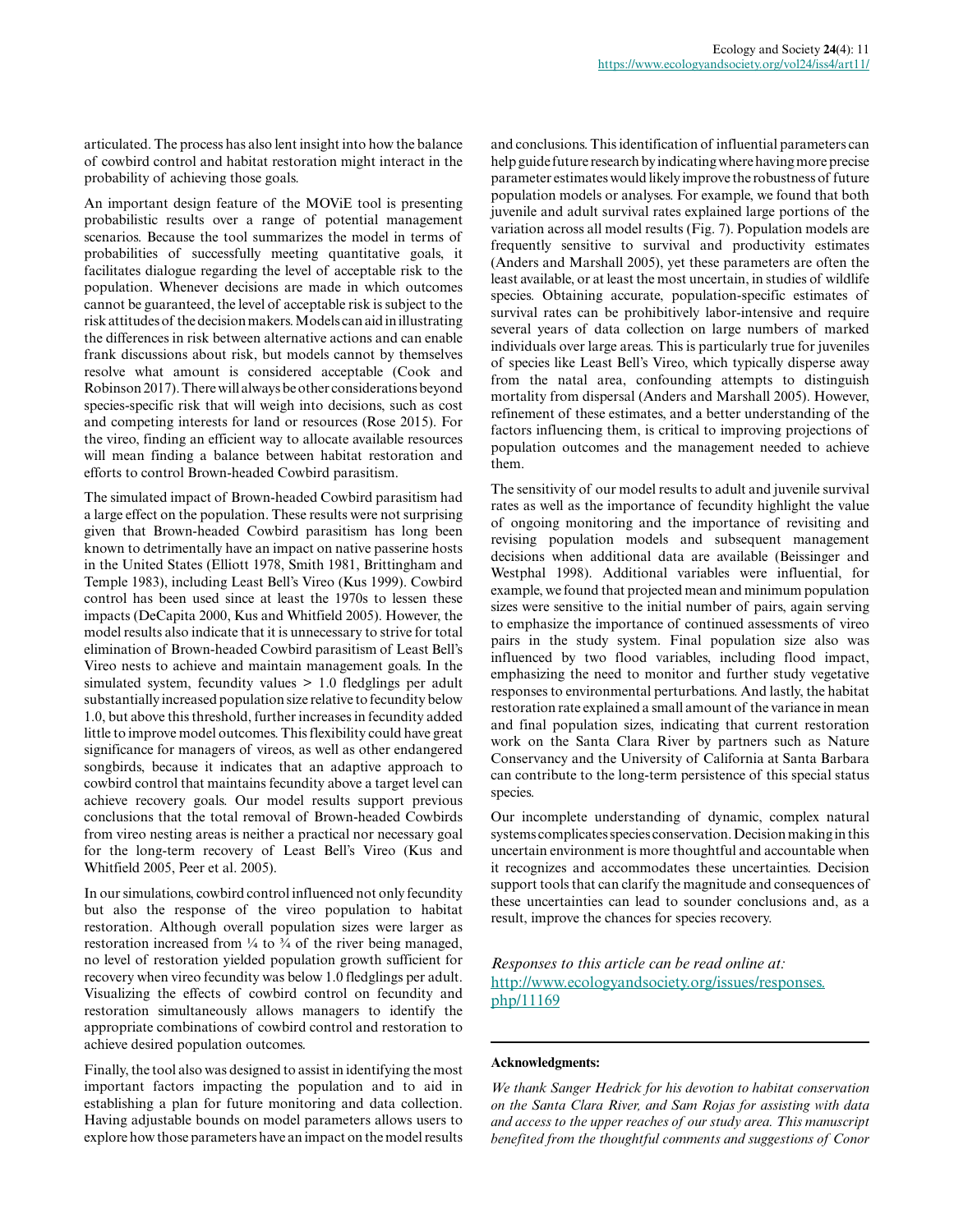*McGowan and two anonymous reviewers. The findings and conclusions in this article are those of the authors and do not necessarily represent the views of the U.S. Fish and Wildlife Service. Any use of trade, firm, or product names is for descriptive purposes only and does not imply endorsement by the U.S. Government. The Western Foundation of Vertebrate Zoology provided logistic and research support for the team and to LSH.*

## **LITERATURE CITED**

Aiello-Lammens, M. E., and H. R. Akçakaya. 2017. Using global sensitivity analysis of demographic models for ecological impact assessment. *Conservation Biology* 31(1):116-125. [https://doi.](https://doi.org/10.1111/cobi.12726) [org/10.1111/cobi.12726](https://doi.org/10.1111/cobi.12726)

Anders, A. D., and M. R. Marshall. 2005. Increasing the accuracy of productivity and survival estimates in assessing landbird population status. *Conservation Biology* 19(1):66-74. [https://doi.](https://doi.org/10.1111/j.1523-1739.2005.00543.x) [org/10.1111/j.1523-1739.2005.00543.x](https://doi.org/10.1111/j.1523-1739.2005.00543.x)

Beissinger, S. R., and M. I. Westphal. 1998. On the use of demographic models of population viability in endangered species management. *Journal of Wildlife Management* 62 (3):821-841. <https://doi.org/10.2307/3802534>

Bottrill, M. C., L. N. Joseph, J. Carwardine, M. Bode, C. Cook, E. T. Game, H. Grantham, S. Kark, S. Linke, E. McDonald-Madden, R. L. Pressey, S. Walker, K. A. Wilson, and H. P. Possingham. 2008. Is conservation triage just smart decision making? *Trends in Ecology and Evolution* 23(12):649-654. [https://](https://doi.org/10.1016/j.tree.2008.07.007) [doi.org/10.1016/j.tree.2008.07.007](https://doi.org/10.1016/j.tree.2008.07.007)

Boyce, M. S. 1992. Population viability analysis. *Annual Review of Ecology and Systematics* 23(1):481-497. [https://doi.](https://doi.org/10.1146/annurev.es.23.110192.002405) [org/10.1146/annurev.es.23.110192.002405](https://doi.org/10.1146/annurev.es.23.110192.002405) 

Brittingham, M. C., and S. A. Temple. 1983. Have Cowbirds caused forest songbirds to decline? *BioScience* 33(1):31-35. <https://doi.org/10.2307/1309241>

Canessa, S., G. Guillera-Arroita, J. J. Lahoz-Monfort, D. M. Southwell, D. P. Armstrong, I. Chadès, R. C. Lacy, and S. J. Converse. 2015. When do we need more data? A primer on calculating the value of information for applied ecologists. *Methods in Ecology and Evolution* 6(10):1219-1228. [https://doi.](https://doi.org/10.1111/2041-210X.12423) [org/10.1111/2041-210X.12423](https://doi.org/10.1111/2041-210X.12423) 

Carroll, C., M. K. Phillips, C. A. Lopez-Gonzalez, and N. H. Schumaker. 2006. Defining recovery goals and strategies for endangered species: the wolf as a case study. *BioScience* 56 (1):25-37. [https://doi.org/10.1641/0006-3568\(2006\)056\[0025:DRGASF\]](https://doi.org/10.1641/0006-3568(2006)056[0025:DRGASF]2.0.CO;2) [2.0.CO;2](https://doi.org/10.1641/0006-3568(2006)056[0025:DRGASF]2.0.CO;2)

Carter, M. F., W. C. Hunter, D. N. Pashley, and K. V. Rosenberg. 2000. Setting conservation priorities for landbirds in the United States: the Partners in Flight approach. *Auk* 117(2):541-548. <https://doi.org/10.1093/auk/117.2.541>

Chang, W., J. Cheng, J. J. Allaire, Y. Xie, and J. McPherson. 2018. Shiny: web application framework for R. R Foundation for Statistical Computing, Vienna, Austria. [https://CRAN.R](https://CRAN.R-project.org/package=shiny)[project.org/package=shiny](https://CRAN.R-project.org/package=shiny)

Coffman, G. C., R. F. Ambrose, and P. W. Rundel. 2010. Wildfire promotes dominance of invasive giant reed (*Arundo donax*) in riparian ecosystems. *Biological Invasions* 12(8):2723-2734. [https://](https://doi.org/10.1007/s10530-009-9677-z) [doi.org/10.1007/s10530-009-9677-z](https://doi.org/10.1007/s10530-009-9677-z)

Conroy, M. J., M. C. Runge, J. D. Nichols, K. W. Stodola, and R. J. Cooper. 2011. Conservation in the face of climate change: the roles of alternative models, monitoring, and adaptation in confronting and reducing uncertainty. *Biological Conservation* 144(4):1204-1213.<https://doi.org/10.1016/j.biocon.2010.10.019>

Converse, S. J., K. J. Shelley, S. Morey, J. Chan, A. LaTier, C. Scafidi, D. T. Crouse, and M. C. Runge. 2011. A decision-analytic approach to the optimal allocation of resources for endangered species consultation. *Biological Conservation* 144(1):319-329. <https://doi.org/10.1016/j.biocon.2010.09.009>

Cook, A. S. C. P., and R. A. Robinson. 2017. Towards a framework for quantifying the population-level consequences of anthropogenic pressures on the environment: the case of seabirds and windfarms. *Journal of Environmental Management* 190:113-121. <https://doi.org/10.1016/j.jenvman.2016.12.025>

Crimmins, S. M., P. Boma, and W. E. Thogmartin. 2015. Projected risk of population declines for native fish species in the upper Mississippi River. *River Research and Applications* 31(2):135-142. <https://doi.org/10.1002/rra.2741>

DeCapita, M. E. 2000. Brown-headed Cowbird control on Kirtland's Warbler nesting areas in Michigan, 1972-1995. Pages 333-341 *in* J. N. M. Smith, T. L. Cook, S. I. Rothstein, S. K. Robinson, and S. G. Sealy, editors. *Ecology and management of cowbirds and their hosts: studies in the conservation of North American passerine birds*. University of Texas Press, Austin, Texas, USA.

Downs, P. W., S. R. Dusterhoff, and W. A. Sears. 2013. Reachscale channel sensitivity to multiple human activities and natural events: Lower Santa Clara River, California, USA. *Geomorphology* 189:121-134. [https://doi.org/10.1016/j.](https://doi.org/10.1016/j.geomorph.2013.01.023) [geomorph.2013.01.023](https://doi.org/10.1016/j.geomorph.2013.01.023)

Earl, J. E., S. Nicol, R. Wiederholt, J. E. Diffendorfer, D. Semmens, D. T. T. Flockhart, B. J. Mattsson, G. McCracken, D. R. Norris, W. E. Thogmartin, and L. López-Hoffman. 2018. Quantitative tools for implementing the new definition of significant portion of the range in the U.S. Endangered Species Act. *Conservation Biology* 32(1):35-49. [https://doi.org/10.1111/](https://doi.org/10.1111/cobi.12963) [cobi.12963](https://doi.org/10.1111/cobi.12963)

Elith, J., J. R. Leathwick, and T. Hastie. 2008. A working guide to boosted regression trees. *Journal of Animal Ecology* 77 (4):802-813. <https://doi.org/10.1111/j.1365-2656.2008.01390.x>

Elliott, P. F. 1978. Cowbird parasitism in the Kansas tallgrass prairie. *Auk* 95(1):161-167. <https://doi.org/10.2307/4085507>

Erickson, R. A., W. E. Thogmartin, and J. A. Szymanski. 2014. BatTool: an R package with GUI for assessing the effect of Whitenose syndrome and other take events on Myotis spp. of bats. *Source Code for Biology and Medicine* 9(1):9. [https://doi.](https://doi.org/10.1186/1751-0473-9-9) [org/10.1186/1751-0473-9-9](https://doi.org/10.1186/1751-0473-9-9)

Gerber, L. R., M. C. Runge, R. F. Maloney, G. D. Iacona, C. A. Drew, S. Avery-Gomm, J. Brazill-Boast, D. Crouse, R. S. Epanchin-Niell, S. B. Hall, L. A. Maguire, T. Male, D. Morgan, J. Newman, H. P. Possingham, L. Rumpff, K. C. B. Weiss, R. S.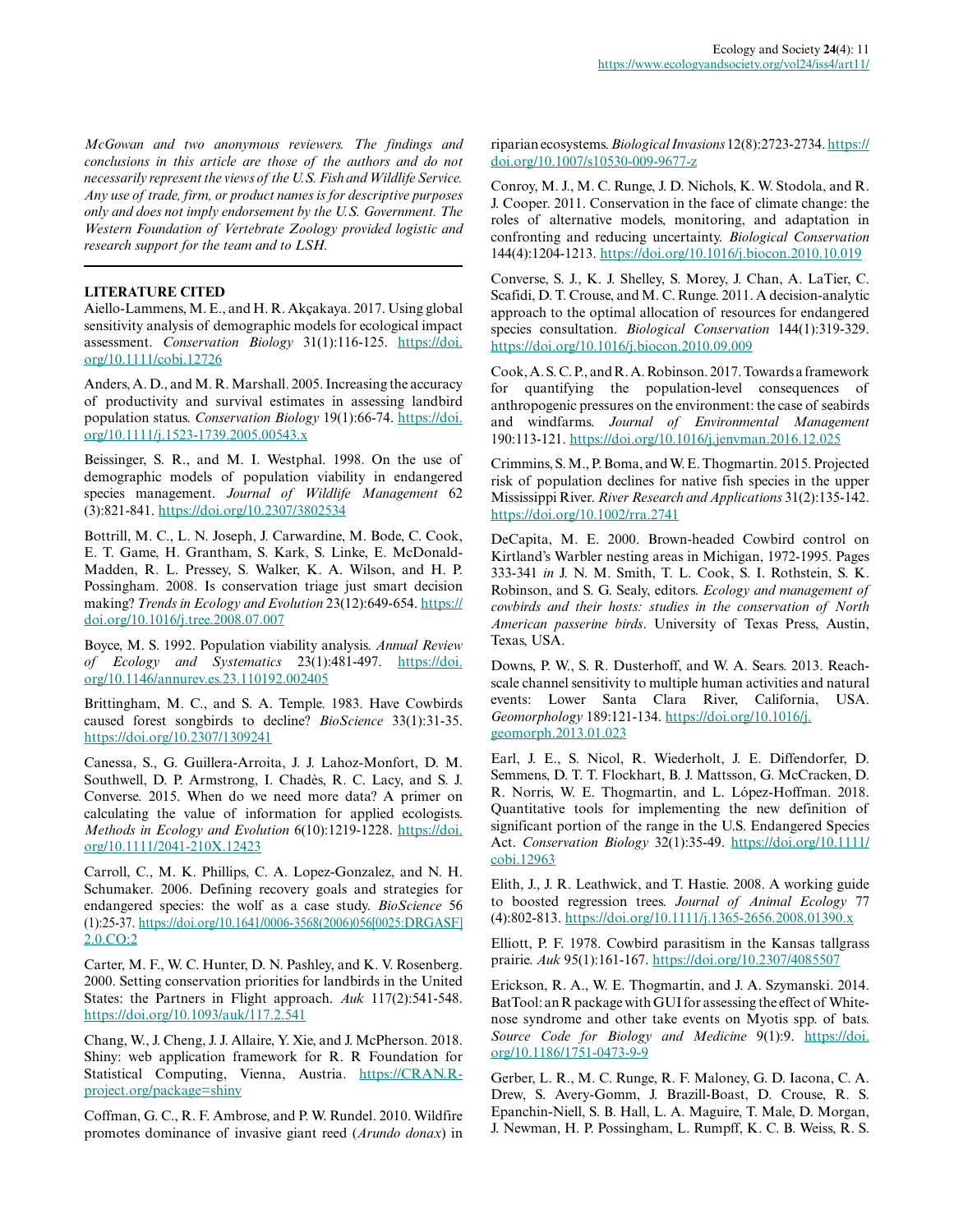Wilson, and M. A. Zablan. 2018. Endangered species recovery: a resource allocation problem. *Science* 362(6412):284-286. [https://](https://doi.org/10.1126/science.aat8434) [doi.org/10.1126/science.aat8434](https://doi.org/10.1126/science.aat8434)

Gilpin, M. E., and M. E. Soule. 1986. Minimum viable populations: processes of species extinction. Pages 19-34 *in* M. E. Soule, editor. *Conservation biology: the science of scarcity and diversity.* Sinauer Associates, Sunderland, Massachusetts, USA.

Goble, D. D., J. A. Wiens, J. M. Scott, T. D. Male, and J. A. Hall. 2012. Conservation-reliant species. *BioScience* 62(10):869-873. <https://doi.org/10.1525/bio.2012.62.10.6>

Grantham, H. S., K. A. Wilson, A. Moilanen, T. Rebelo, and H. P. Possingham. 2009. Delaying conservation actions for improved knowledge: how long should we wait? *Ecology Letters* 12 (4):293-301. <https://doi.org/10.1111/j.1461-0248.2009.01287.x>

Gregory, R. S., and R. L. Keeney. 2002. Making smarter environmental management decisions. *Journal of the American Water Resources Association* 38(6):1601-1612. [https://doi.](https://doi.org/10.1111/j.1752-1688.2002.tb04367.x) [org/10.1111/j.1752-1688.2002.tb04367.x](https://doi.org/10.1111/j.1752-1688.2002.tb04367.x)

Gregory, R., and G. Long. 2009. Using structured decision making to help implement a precautionary approach to endangered species management. *Risk Analysis* 29(4):518-532. <https://doi.org/10.1111/j.1539-6924.2008.01182.x>

Hijmans, R. J., S. Phillips, J. Leathwick, and J. Elith. 2017. Dismo: species distribution modeling. R Foundation for Statistical Computing, Vienna, Austria. [https://CRAN.R-project.org/](https://CRAN.R-project.org/package=dismo) [package=dismo](https://CRAN.R-project.org/package=dismo)

Himes Boor, G. K. 2014. A framework for developing objective and measurable recovery criteria for threatened and endangered species. *Conservation Biology* 28(1):33-43. [https://doi.org/10.1111/](https://doi.org/10.1111/cobi.12155) [cobi.12155](https://doi.org/10.1111/cobi.12155)

International Union for the Conservation of Nature (IUCN). 2012. *IUCN Red List categories and criteria*. Version 3.1, second edition. IUCN Species Survival Commission, Gland, Switzerland. [online] URL:<https://iucn-csg.org/red-list-categories/>

Johnson, F. A., M. J. Eaton, J. H. Williams, G. H. Jensen, and J. Madsen. 2015. Training conservation practitioners to be better decision makers. *Sustainability* 7(7):8354-8373. [https://doi.](https://doi.org/10.3390/su7078354) [org/10.3390/su7078354](https://doi.org/10.3390/su7078354)

Joseph, L. N., R. F. Maloney, and H. P. Possingham. 2009. Optimal allocation of resources among threatened species: a project prioritization protocol. *Conservation Biology* 23 (2):328-338. <https://doi.org/10.1111/j.1523-1739.2008.01124.x>

Keith, D. A., T. G. Martin, E. McDonald-Madden, and C. Walters. 2011. Uncertainty and adaptive management for biodiversity conservation. *Biological Conservation* 144(4):1175-1178. <https://doi.org/10.1016/j.biocon.2010.11.022>

Kus, B. E. 1998. Use of restored riparian habitat by the endangered Least Bell's Vireo (*Vireo bellii pusillus*). *Restoration Ecology* 6(1):75-82. [https://doi.org/10.1046/j.1526-100x.1998.06110.](https://doi.org/10.1046/j.1526-100x.1998.06110.x) [x](https://doi.org/10.1046/j.1526-100x.1998.06110.x)

Kus, B. E. 1999. Impacts of Brown-headed Cowbird parasitism on productivity of the endangered Least Bell's Vireo. *Studies in Avian Biology* 18:160-166. [online[ URL: [https://sora.unm.edu/](https://sora.unm.edu/node/139540) [node/139540](https://sora.unm.edu/node/139540)

Kus, B. E., and M. J. Whitfield. 2005. Parasitism, productivity, and population growth: response of Least Bell's Vireos (*Vireo bellii pusillus*) and Southwestern Willow Flycatchers (*Empidonax traillii extimus*) to Cowbird (*Molothrus* spp.) control. *Ornithological Monographs*(57):16-27.<https://doi.org/10.2307/40166811>

McGowan, C. P., N. Allan, J. Servoss, S. Hedwall, and B. Wooldridge. 2017. Incorporating population viability models into species status assessment and listing decisions under the U.S. Endangered Species Act. *Global Ecology and Conservation* 12:119-130.<https://doi.org/10.1016/j.gecco.2017.09.004>

McGowan, C. P., D. H. Catlin, T. L. Shaffer, C. L. Gratto-Trevor, and C. Aron. 2014. Establishing endangered species recovery criteria using predictive simulation modeling. *Biological Conservation* 177:220-229.<https://doi.org/10.1016/j.biocon.2014.06.018>

McGowan, C. P., M. C. Runge, and M. A. Larson. 2011. Incorporating parametric uncertainty into population viability analysis models. *Biological Conservation* 144(5):1400-1408. <https://doi.org/10.1016/j.biocon.2011.01.005>

Milner-Gulland, E. J., and K. Shea. 2017. Embracing uncertainty in applied ecology. *Journal of Applied Ecology* 54(6):2063-2068. <https://doi.org/10.1111/1365-2664.12887>

Morris, W. F., and D. F. Doak. 2002. *Quantitative conservation biology: theory and practice of population viability analysis*. Sinauer Associates, Sunderland, Massachusetts, USA.

National Ecological Assessment Team (NEAT) 2006. *Strategic habitat conservation: a report from the National Ecological Assessment Team*. U.S. Fish and Wildlife Service, Washington, D. C., USA and U.S. Geological Survey, Reston, Virginia, USA. [online] URL: [https://www.fws.gov/nc-es/habreg/NEAT\\_FinalRpt.](https://www.fws.gov/nc-es/habreg/NEAT_FinalRpt.pdf) [pdf](https://www.fws.gov/nc-es/habreg/NEAT_FinalRpt.pdf)

Neel, M. C., A. K. Leidner, A. Haines, D. D. Goble, and J. M. Scott. 2012. By the numbers: how is recovery defined by the U.S. Endangered Species Act? *BioScience* 62(7):646-657. [https://doi.](https://doi.org/10.1525/bio.2012.62.7.7) [org/10.1525/bio.2012.62.7.7](https://doi.org/10.1525/bio.2012.62.7.7) 

Parker, S. S., E. J. Remson, and L. N. Verdone. 2014. Restoring conservation nodes to enhance biodiversity and ecosystem function along the Santa Clara River. *Ecological Restoration* 32 (1):6-8. <https://doi.org/10.3368/er.32.1.6>

Peer, B. D., S. I. Rothstein, M. J. Kuehn, and R. C. Fleischer. 2005. Host defenses against Cowbird (*Molothrus* spp.) parasitism: implications for Cowbird management. *Ornithological Monographs* (57):84-97.<https://doi.org/10.2307/40166816>

Peterson, G. D., G. S. Cumming, and S. R. Carpenter. 2003. Scenario planning: a tool for conservation in an uncertain world. *Conservation Biology* 17(2):358-366. [https://doi.org/10.1046/](https://doi.org/10.1046/j.1523-1739.2003.01491.x) [j.1523-1739.2003.01491.x](https://doi.org/10.1046/j.1523-1739.2003.01491.x)

R Core Team. 2018. *R: a language and environment for statistical computing*. R Foundation for Statistical Computing, Vienna, Austria. [online] URL: <https://www.r-project.org/>

Regan, H. M., M. Colyvan, and M. A. Burgman. 2002. A taxonomy and treatment of uncertainty for ecology and conservation biology. *Ecological Applications* 12(2):618-628. [https://doi.org/10.1890/1051-0761\(2002\)012\[0618:ATATOU\]2.0.](https://doi.org/10.1890/1051-0761(2002)012[0618:ATATOU]2.0.CO;2)  $CO:2$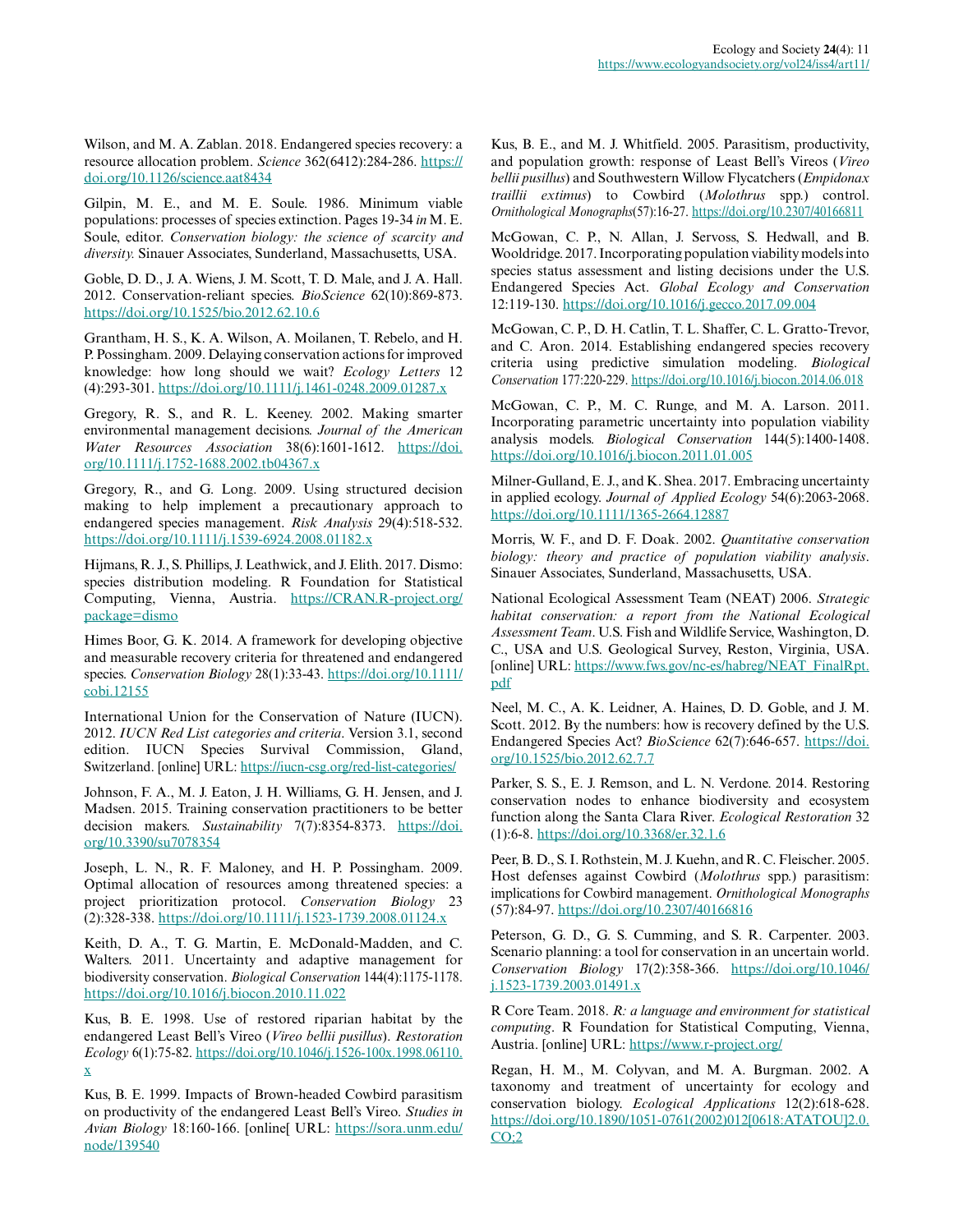Ridgeway, G. 2017. gbm: generalized boosted regression models. R Foundation for Statistical Computing, Vienna, Austria. [https://](https://CRAN.R-project.org/package=gbm) [CRAN.R-project.org/package=gbm](https://CRAN.R-project.org/package=gbm) 

Rose, D. C. 2015. The case for policy-relevant conservation science: policy-relevant conservation science. *Conservation Biology* 29(3):748-754. <https://doi.org/10.1111/cobi.12444>

Rueda-Cediel, P., K. E. Anderson, T. J. Regan, J. Franklin, and H. M. Regan. 2015. Combined influences of model choice, data quality, and data quantity when estimating population trends. *PLOS ONE* 10(7):e0132255. [https://doi.org/10.1371/journal.](https://doi.org/10.1371/journal.pone.0132255) [pone.0132255](https://doi.org/10.1371/journal.pone.0132255)

Rueda-Cediel, P., K. E. Anderson, T. J. Regan, and H. M. Regan. 2018. Effects of uncertainty and variability on population declines and IUCN Red List classifications: assessments of IUCN Red Lists. *Conservation Biology* 32(4):916-925. [https://doi.](https://doi.org/10.1111/cobi.13081) [org/10.1111/cobi.13081](https://doi.org/10.1111/cobi.13081)

Runge, M. C. 2011. An introduction to adaptive management for threatened and endangered species. *Journal of Fish and Wildlife Management* 2(2):220-233. <https://doi.org/10.3996/082011-JFWM-045>

Semmens, B. X., D. J. Semmens, W. E. Thogmartin, R. Wiederholt, L. López-Hoffman, J. E. Diffendorfer, J. M. Pleasants, K. S. Oberhauser, and O. R. Taylor. 2016. Quasiextinction risk and population targets for the eastern, migratory population of monarch butterflies (*Danaus plexippus*). *Scientific Reports* 6(1):23265. <https://doi.org/10.1038/srep23265>

Smith, D. R., N. L. Allan, C. P. McGowan, J. A. Szymanski, S. R. Oetker, and H. M. Bell. 2018. Development of a species status assessment process for decisions under the U.S. Endangered Species Act. *Journal of Fish and Wildlife Management* 9 (1):302-320. <https://doi.org/10.3996/052017-jfwm-041>

Smith, J. N. M. 1981. Cowbird parasitism, host fitness, and age of the host female in an island Song Sparrow population. *Condor* 83(2):152-161. <https://doi.org/10.2307/1367420>

Stanton, J., and H. R. Akçakaya. 2013. Conservation planning to ensure viability of populations and metapopulations. Pages 271-291 *in* F. L. Craighead and C. I. Convis, editors. *Conservation planning: shaping the future*. ESRI, Redlands, California, USA. [online] URL: [https://life.bio.sunysb.edu/ee/akcakayalab/PVA.](https://life.bio.sunysb.edu/ee/akcakayalab/PVA.pdf) [pdf](https://life.bio.sunysb.edu/ee/akcakayalab/PVA.pdf)

Stanton, J. C., B. X. Semmens, P. C. McKann, T. Will, and W. E. Thogmartin. 2016. Flexible risk metrics for identifying and monitoring conservation-priority species. *Ecological Indicators* 61:683-692.<https://doi.org/10.1016/j.ecolind.2015.10.020>

Stillwater Sciences. 2007. *Analysis of riparian vegetation dynamics for the lower Santa Clara River and major tributaries, Ventura County, California. Santa Clara River parkway floodplain restoration feasibility study*. Stillwater Sciences, Berkeley, California, USA. [online] URL: [http://parkway.scrwatershed.](http://parkway.scrwatershed.org/wkb/scrbiblio/floodplainfeasibility/attachment_download/Veg%20Dynamics_Report_FINAL.pdf) [org/wkb/scrbiblio/floodplainfeasibility/attachment\\_download/Veg%](http://parkway.scrwatershed.org/wkb/scrbiblio/floodplainfeasibility/attachment_download/Veg%20Dynamics_Report_FINAL.pdf) [20Dynamics\\_Report\\_FINAL.pdf](http://parkway.scrwatershed.org/wkb/scrbiblio/floodplainfeasibility/attachment_download/Veg%20Dynamics_Report_FINAL.pdf)

Sutherland, W. J., L. V. Dicks, N. Ockendon, S. O. Petrovan, and R. K. Smith, editors. 2018. *What works in conservation 2018*. Open Book, Cambridge, UK. [online] URL: [https://www.openbookpublishers.](https://www.openbookpublishers.com/product/696) [com/product/696](https://www.openbookpublishers.com/product/696) 

Umeda, C., A. Eskalen, and T. D. Paine. 2016. Polyphagous shot hole borer and fusarium dieback in California. Pages 757-767 *in* T. D. Paine and F. Lieutier, editors. *Insects and diseases of Mediterranean forest systems*. Springer, New York, New York, USA. [https://doi.org/10.1007/978-3-319-24744-1\\_26](https://doi.org/10.1007/978-3-319-24744-1_26) 

U.S. Fish and Wildlife Service. 1998. *Draft recovery plan for the Least Bell's Vireo*. U.S. Fish and Wildlife Service, Portland, Oregon, USA.

U.S. Fish and Wildlife Service. 2006. *Least Bell's Vireo (*Vireo bellii pusillus*) 5-year review summary and evaluation*. U.S. Fish and Wildlife Service, Carlsbad, California, USA. [online] URL: [https://www.fws.gov/carlsbad/SpeciesStatusList/5YR/20060926\\_](https://www.fws.gov/carlsbad/SpeciesStatusList/5YR/20060926_5YR_LBV.pdf) [5YR\\_LBV.pdf](https://www.fws.gov/carlsbad/SpeciesStatusList/5YR/20060926_5YR_LBV.pdf)

Williams, B. K., R. C. Szaro, and C. D. Shapiro. 2009. *Adaptive management: the U.S. Department of the Interior technical guide*. U.S. Department of the Interior, Washington, D.C., USA. [online] URL: [https://www.doi.gov/sites/doi.gov/files/migrated/ppa/upload/](https://www.doi.gov/sites/doi.gov/files/migrated/ppa/upload/TechGuide.pdf) [TechGuide.pdf](https://www.doi.gov/sites/doi.gov/files/migrated/ppa/upload/TechGuide.pdf)

Wilson, H. B., B. E. Kendall, and H. P. Possingham. 2011. Variability in population abundance and the classification of extinction risk: classifying extinction risk. *Conservation Biology* 25(4):747-757. <https://doi.org/10.1111/j.1523-1739.2011.01671.x>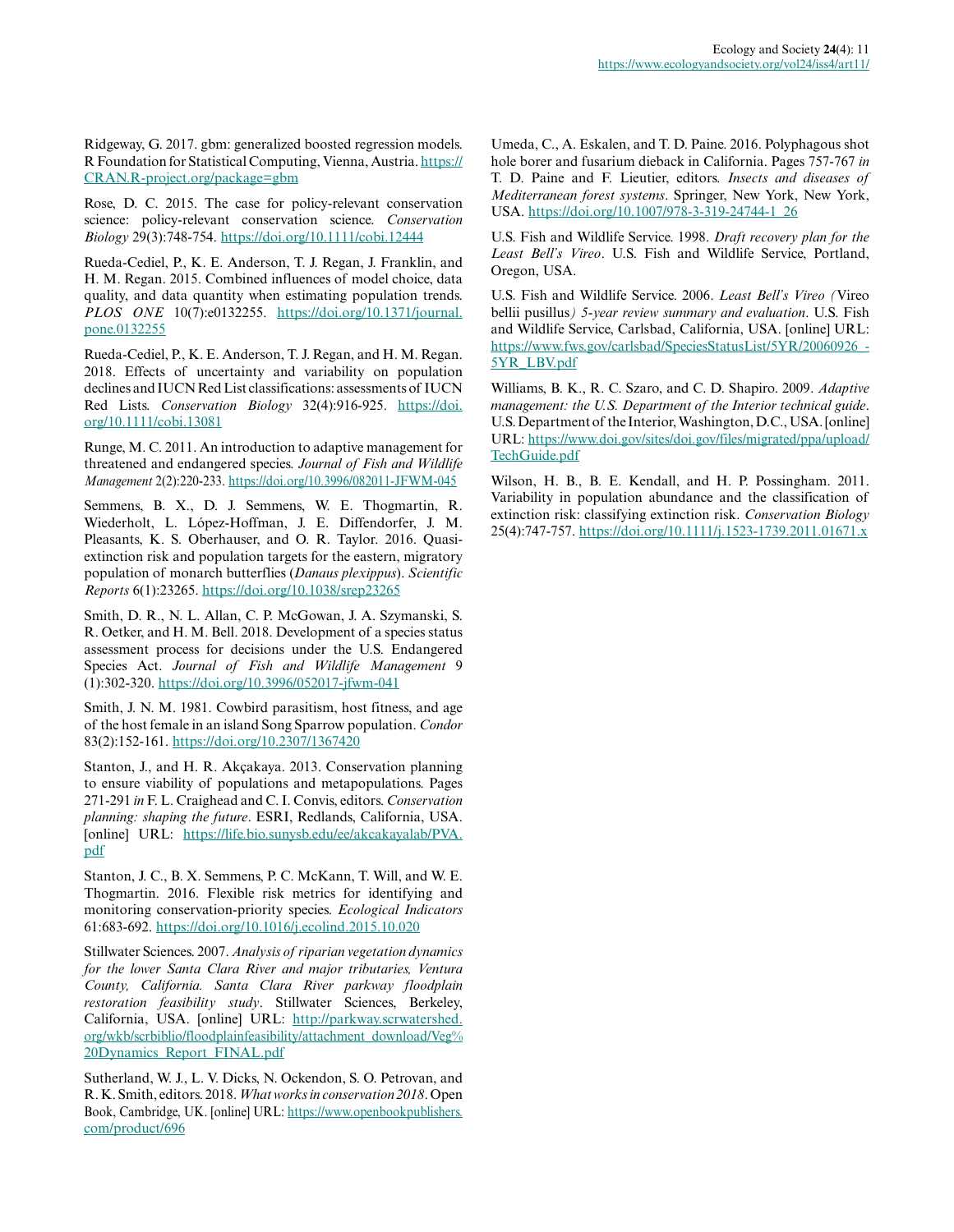## **Appendix 1.** Additional details on methods

Additional details on Least Bell's Vireo population model used to develop the decision support tool for the Santa Clara River population.

## *Habitat Model*

There is uncertainty in both how many breeding pairs of Least Bell's Vireo the river can currently support as well as the maximum carrying capacity in the future under the most optimistic scenario of habitat restoration. The initial carrying capacity was, therefore, sampled from a uniform distribution ranging from 1.0 to 2.0 times the initial abundance. We selected this range to represent uncertainty around whether the current abundance is already near the total carrying capacity that the river could support or whether there is an appreciable amount of suitable, but unoccupied, habitat. We set the initial abundance to sample from a uniform distribution ranging from 100 to 700 pairs. The maximum carrying capacity, assuming full habitat restoration is achieved, was sampled from a uniform distribution ranging from 1,400 to 2,000 pairs. We established this range through discussion with the expert working group to reach consensus on mean density of 1 pair per 2.0 acres and analysis of areas of current potential suitable habitat on the river in each management unit given active management (Table A1.1).

The population model did not explicitly account for the spatial configuration of the properties or attempt to model dispersal of birds between properties; the management units were simply to estimate the current and potential carrying capacity of the system under different potential management scenarios.

| management<br>unit | estimated<br>current<br>territories | potential<br>carrying<br>capacity | data references for current territories                                       |
|--------------------|-------------------------------------|-----------------------------------|-------------------------------------------------------------------------------|
|                    | 71                                  | 113                               | (Griffith Wildlife Biology 2014, Hall 2014, 2017a, Hall and<br>Alvarado 2018) |
| $\mathfrak{p}$     | 42                                  | 144                               | (Hall 2014, 2017a, Alvarado and Hall 2016, 2017)                              |
| 3                  | 39                                  | 107                               | (Hall 2017b)                                                                  |
| 4                  | 3                                   | 25                                | (Hall 2017a)                                                                  |
| 5                  | 25                                  | 134                               | (Hall 2011, 2017a, Werner 2015)                                               |
| 6                  | 57                                  | 300                               | (Woodstar Biological LLC 2017)                                                |
| unmanaged          | 267                                 | 267                               |                                                                               |

**Table A1.1.** Estimated number of current territories of Least Bell's Vireo and future potential carrying capacity (as number of breeding pairs) if land within management units with potential to be suitable for vireo nesting was actively and successfully restored.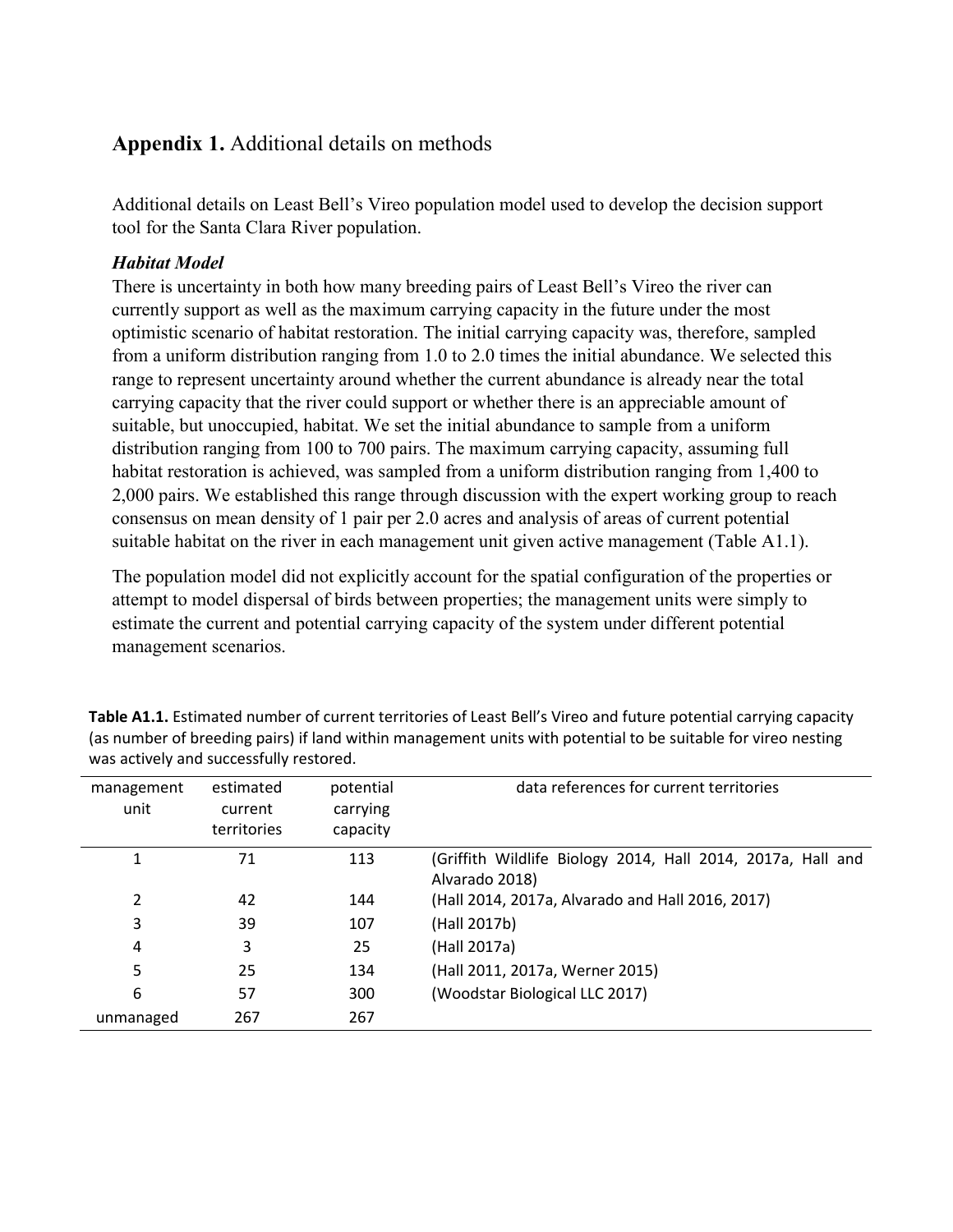## *Population Model*

We modeled density dependence as a simple ceiling type model where the number of pairs in each timestep would be either the predicted number of pairs from the population model, or the carrying capacity at that timestep, whichever was lower. This type of density dependence assumes that any pairs in excess of the carrying capacity simply disperse out of the area without impacting the growth rate of the remaining population. This form of density dependence is straightforward to model and does not require additional parameters. There are many alternative models for density dependence, some of which are undoubtedly more biologically realistic for this subspecies; however, for the scope of this model and this iteration of the decision support tool, we felt the assumptions of the ceiling model of density dependence were acceptable. If a more detailed population projection model is constructed in the future, a deeper exploration of the density-dependent feedbacks (Dennis and Taper 1994, Sabo et al. 2004, Dennis et al. 2006) operating on this population would be warranted at that time.

We started with an estimate of maximum population growth rate so that we could systematically modify it to reflect specific management conditions. This required an estimate of the theoretical maximum population growth rate under ideal conditions  $(r_{\text{max}})$ . However, life history parameters estimated from field studies naturally reflect the conditions under which they were estimated (Fagan et al. 2010), which for threatened and endangered species are unlikely to reflect the ideal conditions. Thus, we explored a wide range of theoretical conditions that would impact the growth rate (namely population growth under a range of cowbird control intensities).

Initial adult and juvenile annual survival were estimated from return rates of banded birds in long-term studies in San Diego County, California from 2007 to 2015 (Kus et al. 2010, Houston et al. 2017, Lynn et al. 2017). The mean adjusted annual adult survival rate was  $0.65 + 0.03$ (SE). The mean adjusted annual juvenile return rate was  $0.15 + -0.02$  (SE). Fecundity, measured as the number of fledglings per breeding adult, was measured from 1987 to 2015 and was estimated as  $1.18 + (-0.04$  (SE); this would be equivalent to 2.36 fledglings per pair (Kus et al. 2010). We used these field-based observations to describe distributions from which we could draw random samples. We drew from beta distributions on the interval (0, 1) for the survival rates, and from gamma distributions for fecundity. From these random samples we assembled a set of proposal population matrices.

To estimate a theoretical maximum growth rate, we used an approach similar to Dillingham et al. (2016) to filter the proposal matrices to only those we might expect under ideal conditions. Niel and Lebreton (Niel and Lebreton 2005) demonstrated that most birds under optimal conditions (and regardless of body size) can achieve a maximum population growth rate that scales with generation length under optimal conditions such that  $r_{max} \times GT \sim 1$ , where GT is the generation time and  $r_{max}$  (ln  $\lambda$ ) is the maximum intrinsic growth rate. Generation time was estimated as 4.1 years (BirdLife International 2018).

Each population matrix in the proposal set was retained or discarded proportional to the probability that the resulting product of  $r_{max} \times GT$  belonged to a distribution  $N(\mu = 1, \sigma =$ 0.25).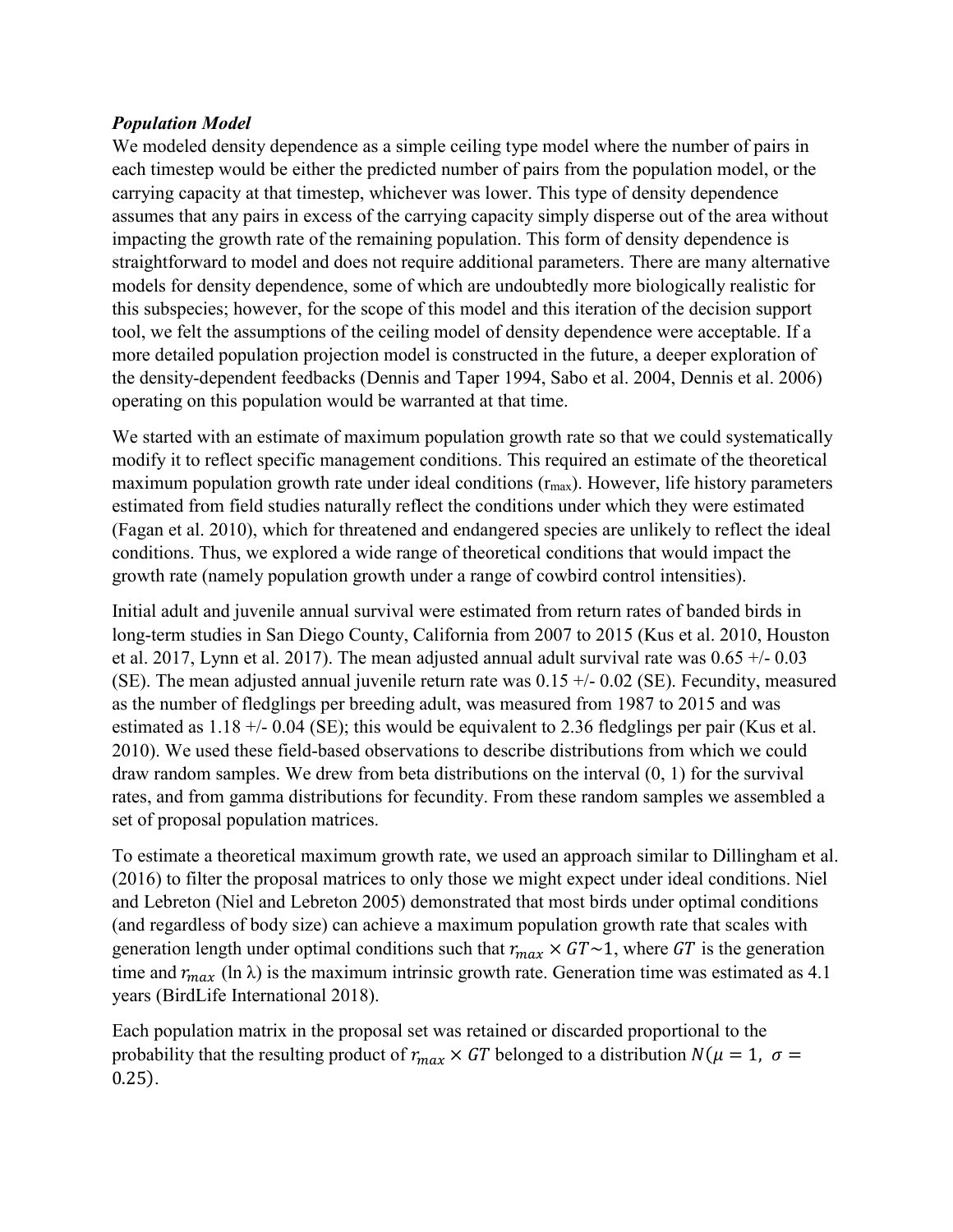During each replication loop we drew a sample of adult survival, juvenile survival, and fecundity from the retained set of population matrices. From this set of 'ideal' life-history parameters we retained the juvenile survival as is, adjusted adult survival by multiplying by an adjustment factor, and modified the fecundity by the Brown-headed Cowbird impact adjustment factor determined by the management loop. We added an adjustment factor to the annual adult survival rate to reflect the possibility that this rate may be depressed relative to the ideal due to conditions outside of the management options considered here (e.g., overwinter survival), and because the expert working group felt that rates measured in San Diego County were accurate and representative of the likely rates expected throughout the range. The adult survival adjustment factor was drawn from a uniform distribution, U(0.8, 1.0), and was applied during the replication loop. The final population growth rate scalar for each replication during the management loop was estimated from the dominant eigenvalue of the two-stage matrix built using the modified life-history parameters.

## **Literature Cited**

- Alvarado, A., and L. S. Hall. 2016. *The influence of Brown-headed Cowbird (*Molothrus ater*) trapping on Least Bell's Vireo (*Vireo bellii pusillus*) productivity on the Santa Clara River in 2015*. Prepared for the USFWS Ventura Field Office, Ventura, California.
- Alvarado, A., and L. S. Hall. 2017. *The influence of Brown-headed Cowbird (*Molothrus ater*) trapping on Least Bell's Vireo (*Vireo bellii pusillus*) productivity on the Santa Clara River in 2016*. Prepared for the USFWS Ventura Field Office, Ventura, California.
- BirdLife International. 2018. *Species factsheet:* Vireo bellii*. Downloaded from http://www.birdlife.org on 28/06/2018*.
- Dennis, B., J. M. Ponciano, S. R. Lele, M. L. Taper, and D. F. Staples. 2006. Estimating density dependence, process noise, and observation error. *Ecological Monographs* 76(3):323– 341.
- Dennis, B., and M. L. Taper. 1994. Density Dependence in Time Series Observations of Natural Populations: Estimation and Testing. *Ecological Monographs* 64(2):205–224.
- Dillingham, P. W., J. E. Moore, D. Fletcher, E. Cortés, K. A. Curtis, K. C. James, and R. L. Lewison. 2016. Improved estimation of intrinsic growth  $r_{\text{max}}$  for long-lived species: integrating matrix models and allometry. *Ecological Applications* 26(1):322–333.
- Fagan, W. F., H. J. Lynch, and B. R. Noon. 2010. Pitfalls and challenges of estimating population growth rate from empirical data: consequences for allometric scaling relations. *Oikos* 119(3):455–464.
- Griffith Wildlife Biology. 2014. *The status of the Least Bell's Vireo and four other riparian bird species at United Water Conservation District, Saticoy, California in 2014*. Prepared for United Water Conservation District, Santa Paula, California.
- Hall, L. S. 2011. *Results of 2011 bird point counts on Nature Conservancy properties along the Santa Clara River, Ventura, Co., California*. Prepared for The Nature Conservancy, Ventura, California.
- Hall, L. S. 2014. *Results of 2014 bird point counts on Nature Conservancy properties along the Santa Clara River, Ventura, Co., California*. Prepared for The Nature Conservancy, Ventura, California.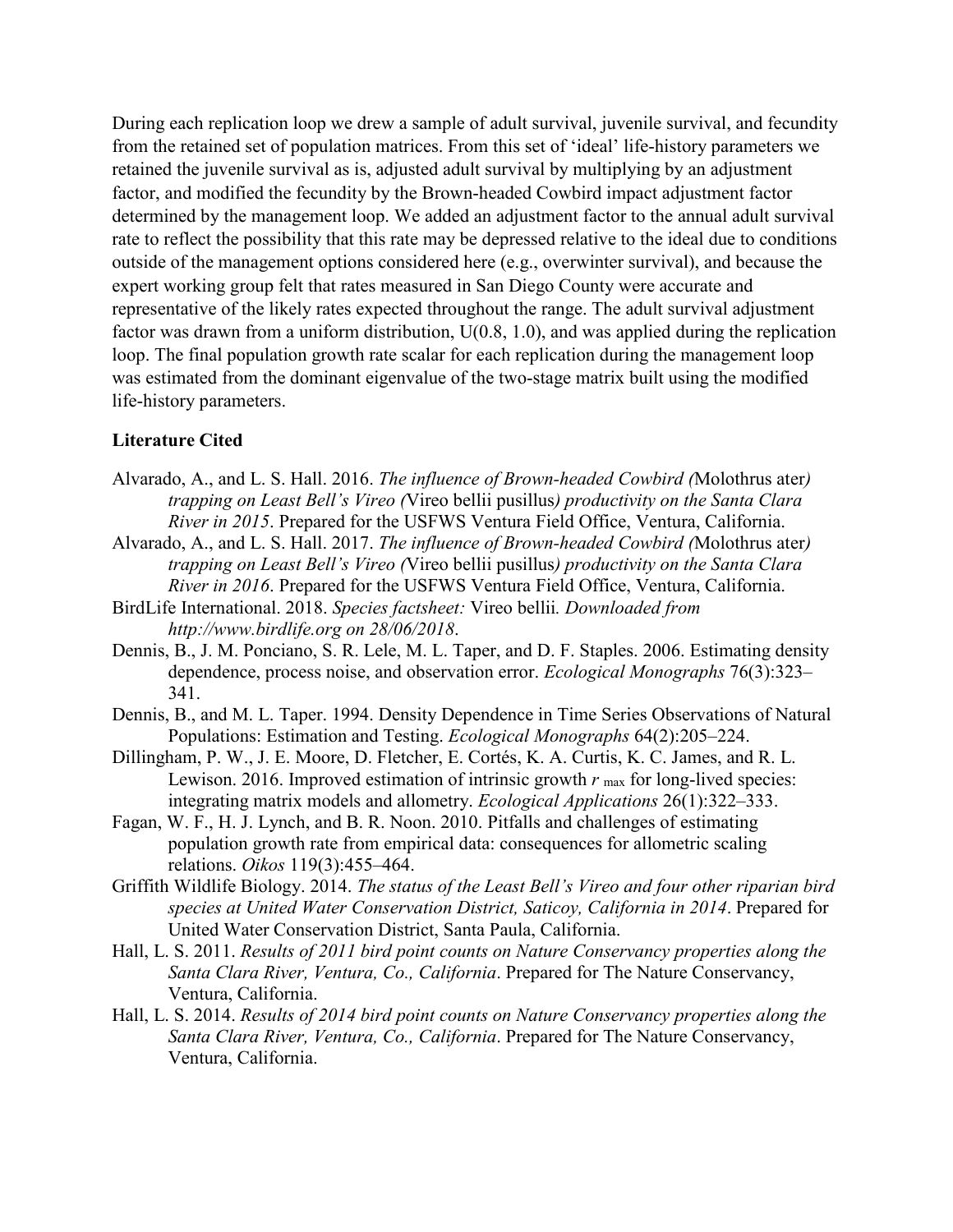- Hall, L. S. 2017a. *Results of 2017 bird point counts on Nature Conservancy properties along the Santa Clara River, Ventura, Co., California*. Prepared for The Nature Conservancy, Ventura, California.
- Hall, L. S. 2017b. *Final report on an evaluation of trapping of Brown-headed Cowbirds on the Santa Clara River*. Prepared for The Nature Conservancy, Ventura, California.
- Hall, L. S., and A. Alvarado. 2018. *Final report on Least Bell's Vireo (*Vireo bellii pusillus*) productivity on the Santa Clara River in 2017*. Prepared for the USFWS Ventura Field Office, Ventura, California.
- Houston, A., L. D. Allen, R. Pottinger, S. Lynn, and B. E. Kus. 2017. *Least Bell's Vireos and Southwestern Willow Flycatchers at the San Luis Rey Flood Risk Management Project Area in San Diego County, California: breeding activities and habitat use. 2017 Annual Report.* U.S. Army Corps of Engineers, Los Angeles, CA, USA.
- Kus, B. E., S. L. Hopp, R. R. Johnson, and B. T. Brown. 2010. Bell's Vireo (Vireo bellii), version 2.0. Page *in* A. F. Poole, editor. *The Birds of North America Online*. Cornell Lab of Ornithology, Ithaca, NY, USA.
- Lynn, S., L. D. Allen, and B. E. Kus. 2017. *Distribution, abundance and breeding activities of the Least Bell's Vireo at Marine Corps Base Camp Pendleton, California. 2017 Annual Data Summary. Prepared for Assistant Chief of Staff, Environmental Security, Marine Corps Base Camp Pendleton.*
- Niel, C., and J.-D. Lebreton. 2005. Using Demographic Invariants to Detect Overharvested Bird Populations from Incomplete Data. *Conservation Biology* 19(3):826–835.
- Sabo, J. L., E. E. Holmes, and P. Kareiva. 2004. Efficacy of simple viability models in ecological risk assessment: does density dependence matter? *Ecology* 85(2):328–341.
- Werner, S. A. 2015. *Least Bell's Vireo (*Vireo bellii pusillus*) Protocol Survey and Territory Mapping for the Santa Clara River Levee Improvements Downstream of Union Pacific Railroad (SCR-3), Ventura County*. Prepared for United Water Conservation District.

Woodstar Biological LLC. 2017. *45-Day Report—Presence/Absence Surveys for Southwestern Willow Flycatcher (*Empidonax traillii extimus*) and Least Bell's Vireo (*Vireo bellii pusillus*) in Support of FivePoint's Mission Village Project, Los Angeles County, California*. Prepared for the USFWS Ventura Field Office, Altadena, CA.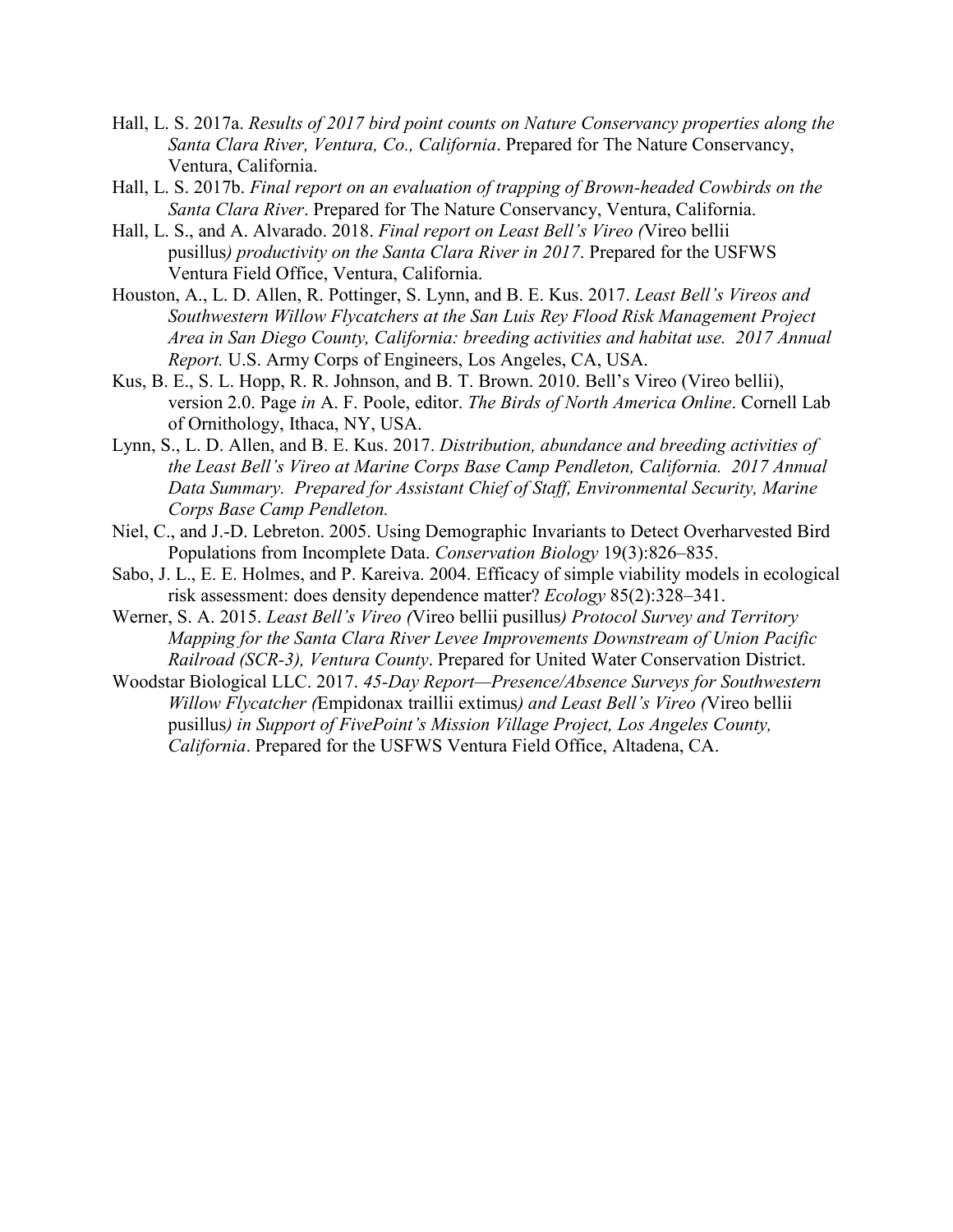## **Appendix 2** Additional Model Results Figures



**Figure A2.1.** Minimum number of breeding pairs over the duration of the simulation. Results are summarized under the full range of parameter uncertainty for six potential habitat management scenarios. Results are grouped by fecundity ranges achieved after simulated impact from Brown-headed Cowbird brood parasitism.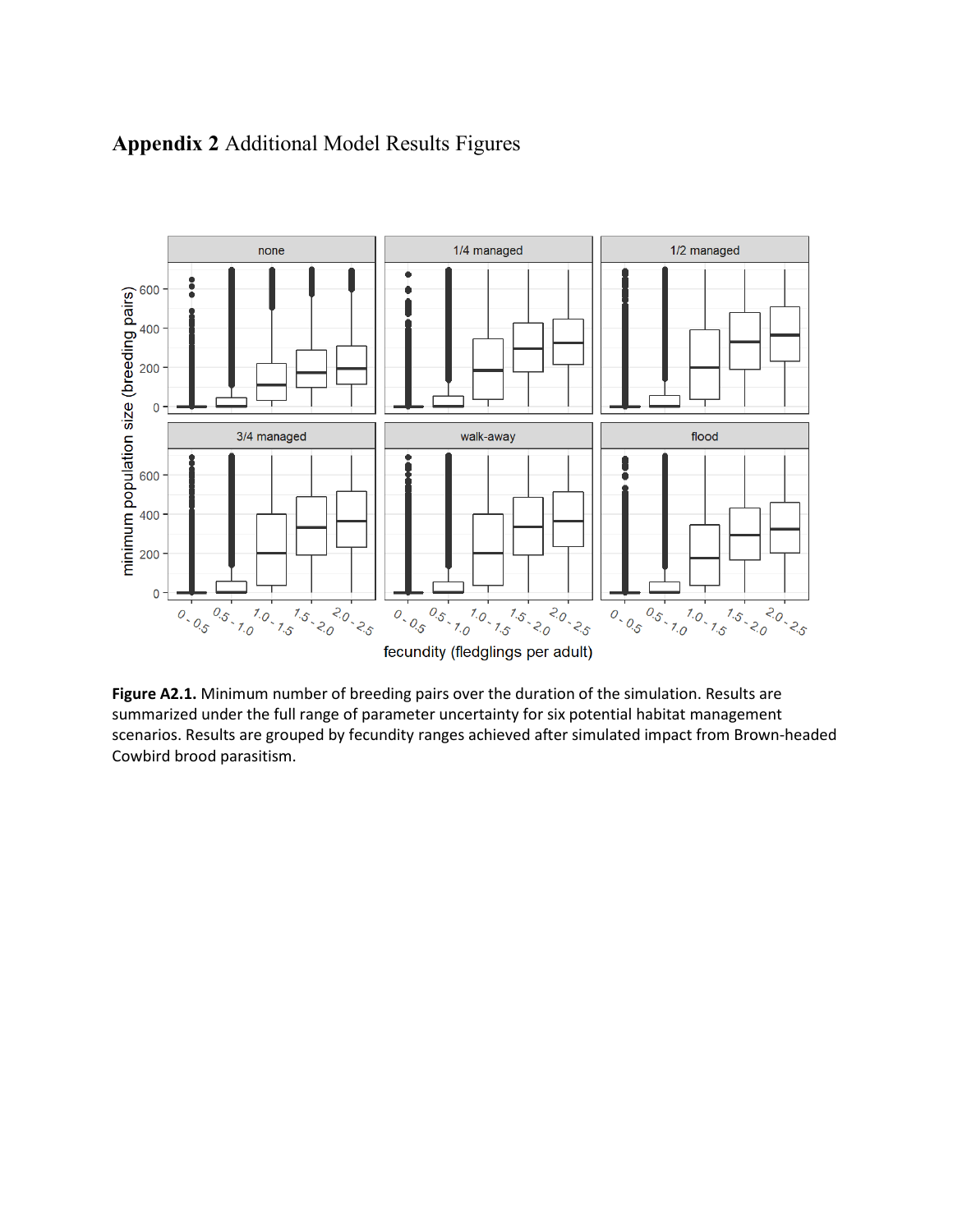

**Figure A2.2.** Number of breeding pairs in final year of simulation. Results are summarized under the full range of parameter uncertainty for six potential habitat management scenarios. Results are grouped by fecundity ranges achieved after simulated impact from Brown-headed Cowbird brood parasitism.